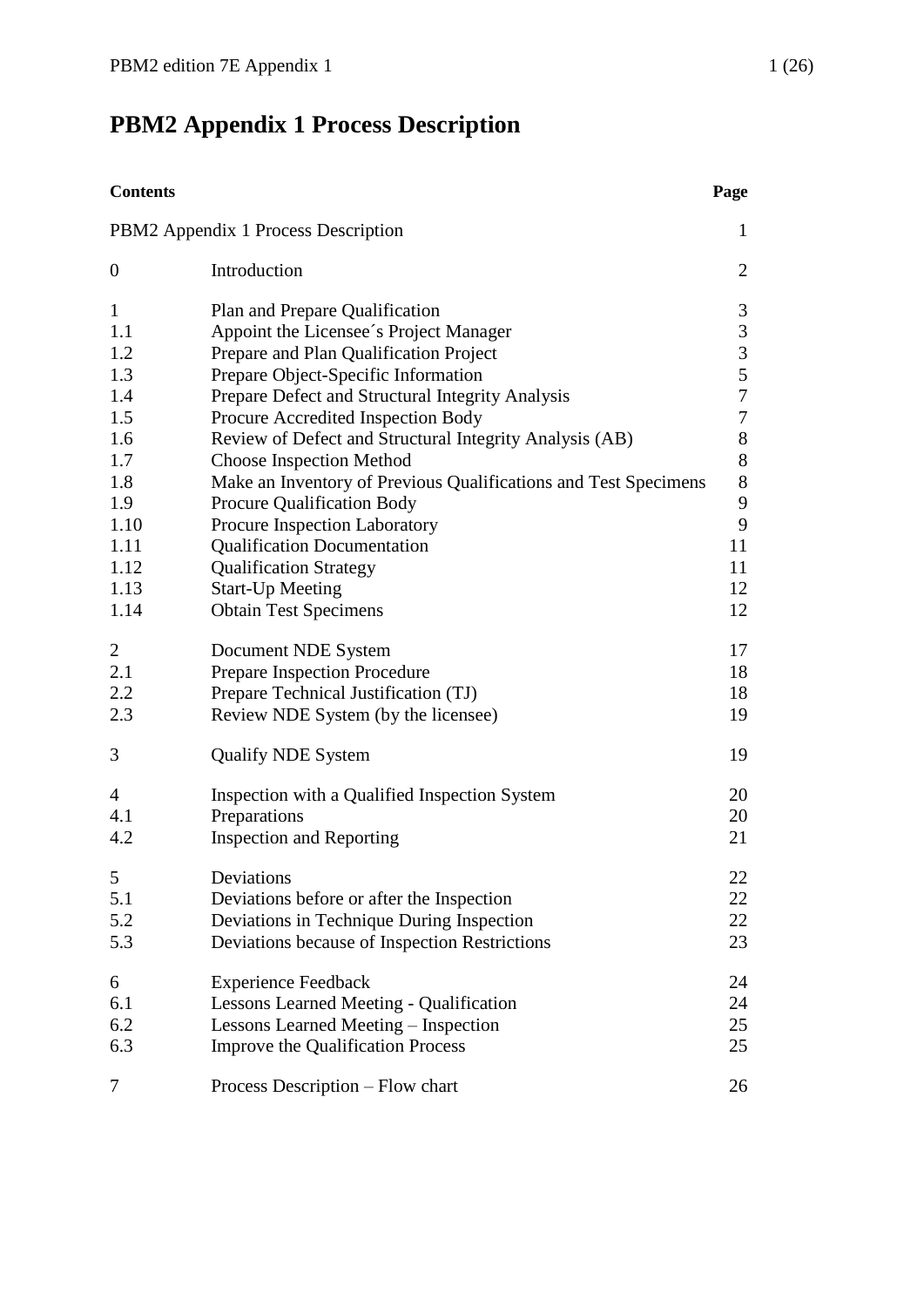# <span id="page-1-0"></span>**0 Introduction**

PBM 2's main document describes *What*is to be done. The process in this appendix describes *How* qualification activities are to be performed.

The process has been divided into six main parts, as found in sections 1-6 of this document. Also see the overview of the process in figure 1 and section 7.

The activities included in the main group "Qualify NDE System" (section 3) are not described in this document. For description of these activities, the SQC document "Qualify NDE System" is referred to, [3]. SQC is responsible for ensuring that the document reflects the current requirements on qualification. Alterations are communicated via THAG ÅK and the current edition shall be accessible on SQC's website.

Note that this is the generally preferred order of the work flow. Certain activities may be performed in parallel or in a different order. This is, for example, decided by the scope and schedule of the qualification.

Deviations in the order of the work flow should, in advance, be agreed between the parties involved.



1. Plan and Prepare Qualification

*Figure 1 Overview of the process chart*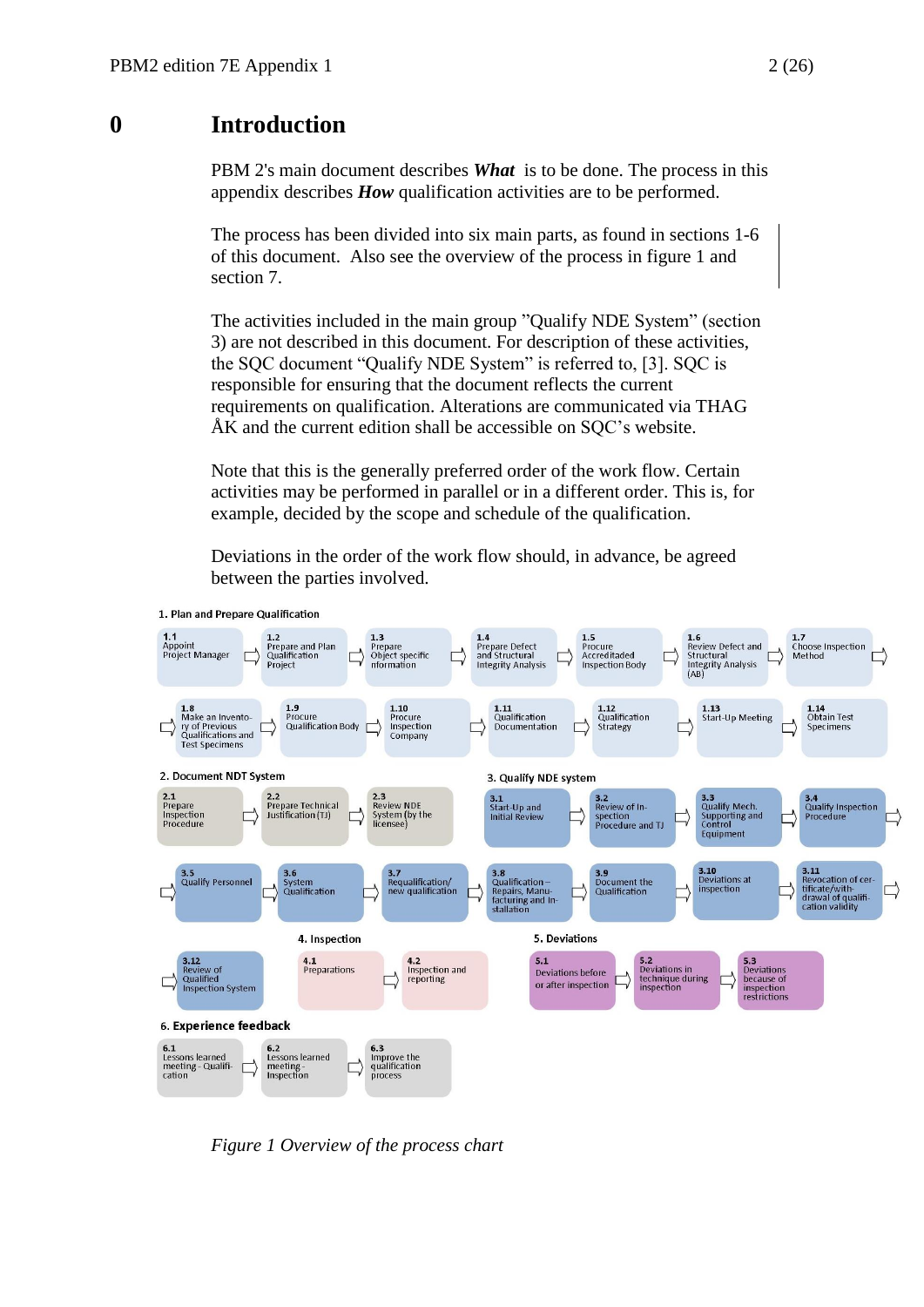# <span id="page-2-0"></span>**1 Plan and Prepare Qualification**

The licensee is generally responsible for planning and preparing qualifications.

# <span id="page-2-1"></span>**1.1 Appoint the Licensee´s Project Manager**

The licensee appoints a project manager, who must have the adequate education and training, experience and competence for this task. The project manager must also be assigned the required personnel resources and other aids, to be able to perform the qualification project successfully.

The project manager has the technical and financial responsibility, and is also responsible for the qualification project's quality (safety, environment and finances). The project manager should have fundamental knowledge of the inspection technique to be qualified. This includes responsibility for planning and controlling the qualification project's resources.

The project manager shall continuously keep the parties involved informed of the progress of the work and ensure that all decisions taken are documented. The project manager shall also ensure that necessary decisions are made. All changes in the qualification project and other significant events must be documented. The project manager shall agree in writing any changes in the project's scope with all the parties concerned, and document them in a clear manner.

# <span id="page-2-2"></span>**1.2 Prepare and Plan Qualification Project**

#### **1.2.1 Qualification data**

Before a qualification project commences, the project manager must make sure that all input data and information required to start the project is available. The project manager must also ensure that the input data is quality assured.

Preparing a qualification project also involves producing object-specific information, necessary inspection requirements, time schedules and procurement documents for the qualification project. It is very important to have well defined inspection requirements, since these will be the basis on which further work is governed.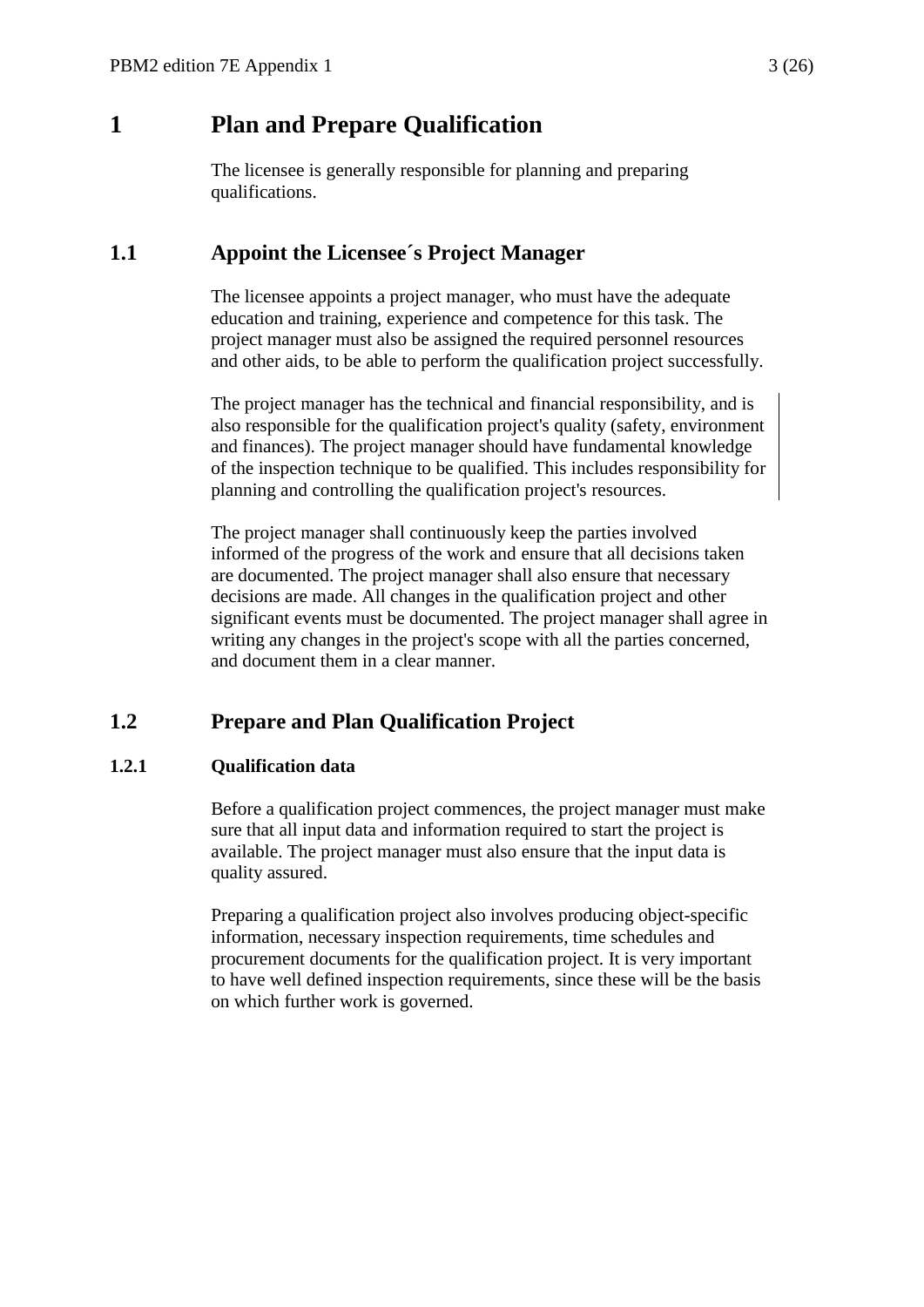#### **1.2.2 Plan qualification**

We know from experience that for major inspection projects that there must be at least two years available from project start to inspection in order to complete a qualification.

Generally, realistic detailed planning cannot be done until the licensee has ordered the accredited laboratory (AL). It is important, however, that the licensee as soon as possible forms an idea of the probable time required to complete a qualification project. Planning must be done before the qualification project begins and must be continuously reviewed by followup thereafter.

While work is in progress, the project manager must stay informed about the progress of the work and any problems that arise that will require a special effort to find a solution.

With major qualification projects, it is often an advantage to divide them into sub-projects. It is important that sub-projects are well defined and limited and that interfaces with other sub-projects are clear.

#### **1.2.3 Prepare a project description**

A qualification project can have a project description produced by the project manager. The description shall include the information required to be able to perform the qualification project. Material produced during the preparation becomes the input data for the project. The project description shall also include a resource plan, which forms the basis for allocating resources to the project.

The project description is produced in order to clarify roles, quality-assure and clarify the need for resources.

#### **1.2.4 Follow-up**

There shall be routines for following up finances, techniques, time and quality. Follow-up shall be performed regularly, and reviewed in relation to the plans for the project. All deviations from these plans shall be followed up and corrective measures taken. The project manager shall document all important events in the project.

Financial divergences shall be analysed and if possible rectified, as well as reported to those concerned.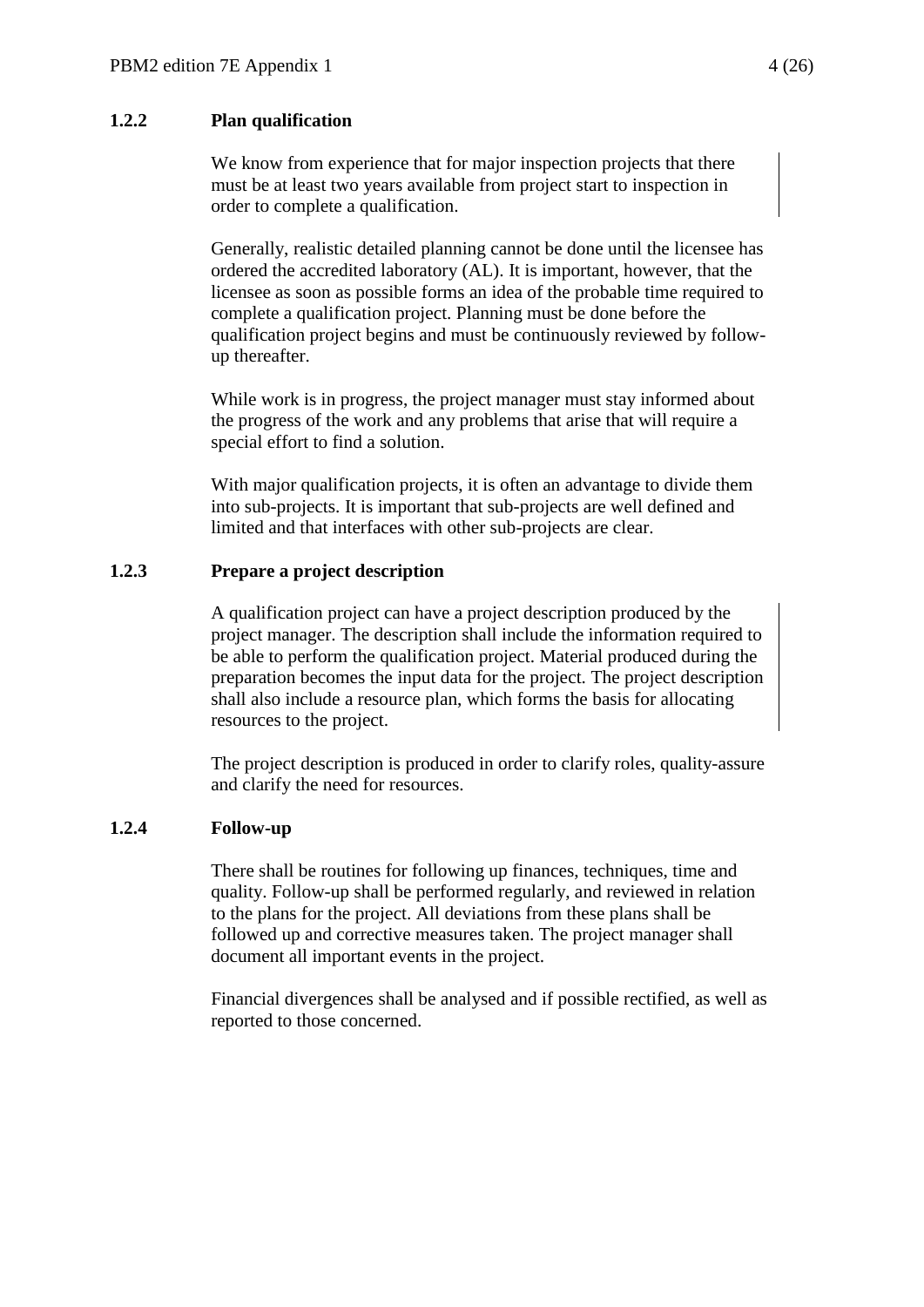#### **1.2.5 Meetings**

Meetings have many purposes, which fall into three main groups: information, planning and decision-making. The person who calls a meeting shall clarify its purpose in advance. All meetings shall have an agenda, even though this may be very simple in many cases.

Minutes shall be kept of all meetings. In major projects, meetings shall follow pre-set formalities for calling, presentation lists, minutes, adjustment of minutes etc. Minutes shall be written and distributed quickly. For each item that is not settled, the minutes shall state who is working on the question and when concrete results shall be reported. Generally, the project manager summons the meeting and is the chairman.

There shall be a routine for how the specific qualification project is to be continuously reported and with what frequency. It may be an advantage to specify which routine that will apply for fixed meeting dates during the course of the project. Reporting should include a list showing the status of all relevant documents.

### <span id="page-4-0"></span>**1.3 Prepare Object-Specific Information**

Basic information from manufacturing documentation and a number of different items of object-specific information need to be identified for the production of different qualification documents, such as:

- Damage tolerance analysis
- Defect and structural integrity analysis
- Procurement documentation
- Qualification documentation
- Test specimen specifications.

Collecting object-specific information often requires access to areas that are only accessible during maintenance outages.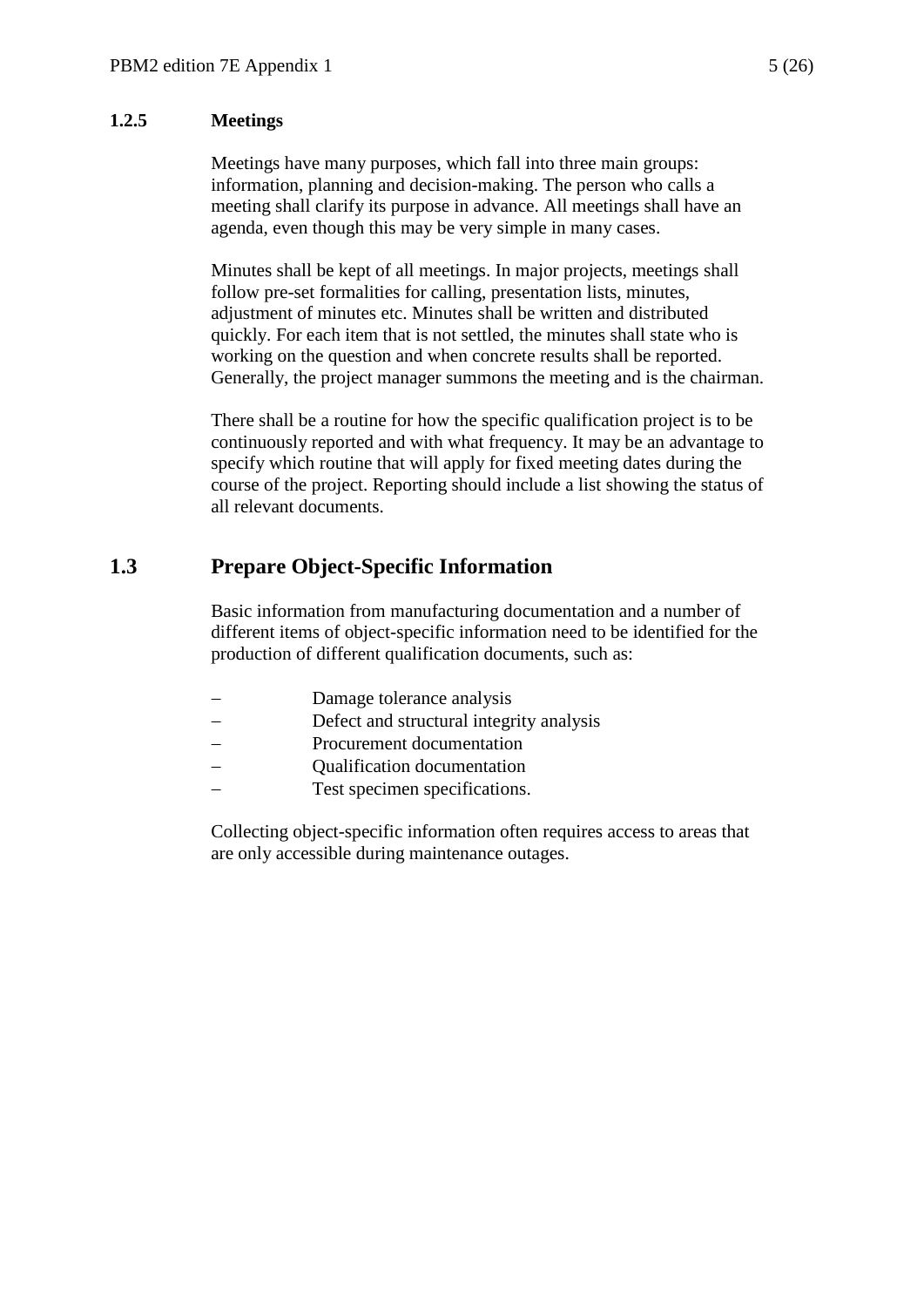Appropriate parts of the following information from manufacturing documentation should be included:

- Identity number of the inspection object in question
- Drawings of the inspection object
- Welding instructions that state welding procedure, i.e. WPS
- Documents stating if and how heat treatment was performed
- Description of the surface (surface finish and surface undulations)
- Material certificate of materials included in the inspection object
- NDE records from prefabrication, assembly and in-service inspection
- Documented repairs and processing
- Documented deviations regarding dimensions, material
- thickness, internal and external geometrical variations, surface conditions
- Inspection conditions
- Ferrite content of austenitic castings.

Appropriate parts of the following MTO factors (man, technology, organisation) should be included:

- Ergonomic space for inspection personnel
- Working temperature
- Lighting conditions
- Noise level
- Need for scaffolding
- Surface and general dose rate at the inspection object
- Need for extra protective equipment.

The object description may be prepared as a separate document or be included as part of the defect and structural integrity analysis.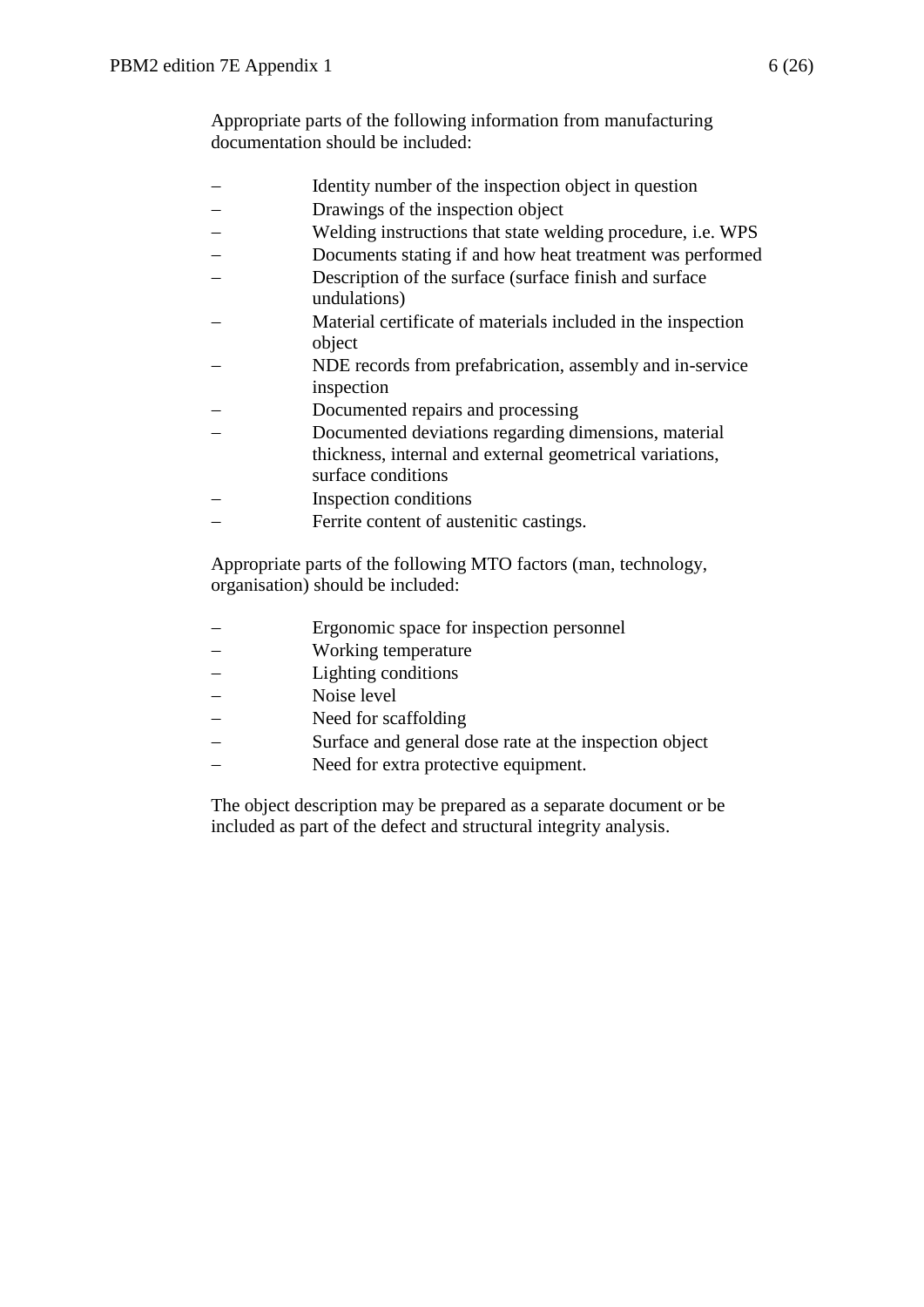# <span id="page-6-0"></span>**1.4 Prepare Defect and Structural Integrity Analysis**

The defect and structural integrity analysis is defined in the PAKT definition list as follows:

#### *"Defect and structural integrity analysis*

*A systematic analysis based on the component's constructive design, manufacture, installation, operating history and anticipated future operating conditions. The defect and structural integrity analysis identifies probable damage mechanisms and describes anticipated defect types and appropriate inspection areas."*

A defect and structural integrity analysis describes critical and acceptable defect sizes and the growth rate of defects under current operating conditions in the environment in question, resulting in the qualification defect size. Calculations are made for pre-determined defect orientation according to adopted standards and calculation methods.

A defect and structural integrity analysis describes what defect types may exist in the component(s) for which the qualification in question will apply. The defect description includes all defect types that may reasonably exist in the component and that need to be assessed. The following information is required for the defects to be included in the qualification, with respect to position, orientation and properties.

- Defect types
- Defect location
- Defect orientation
- Tilt and skew of the defects
- Defect morphology (fine/rough surface, possible branching, defect width)
- Defect sizes of longitudinal and transverse defects with respect to height (depth) and length (acceptable defect size, qualification defect and detection target which shall be possible to detect, characterize and where applicable, sized).

The defect and structural integrity analysis also states the inspection volume.

# <span id="page-6-1"></span>**1.5 Procure Accredited Inspection Body**

The procurement of an accredited inspection body shall be done in accordance with the licensee's normal procurement procedures and in good time. If a review of the defect and structural integrity analysis is included in the procurement, an agreed schedule including follow-up shall be produced.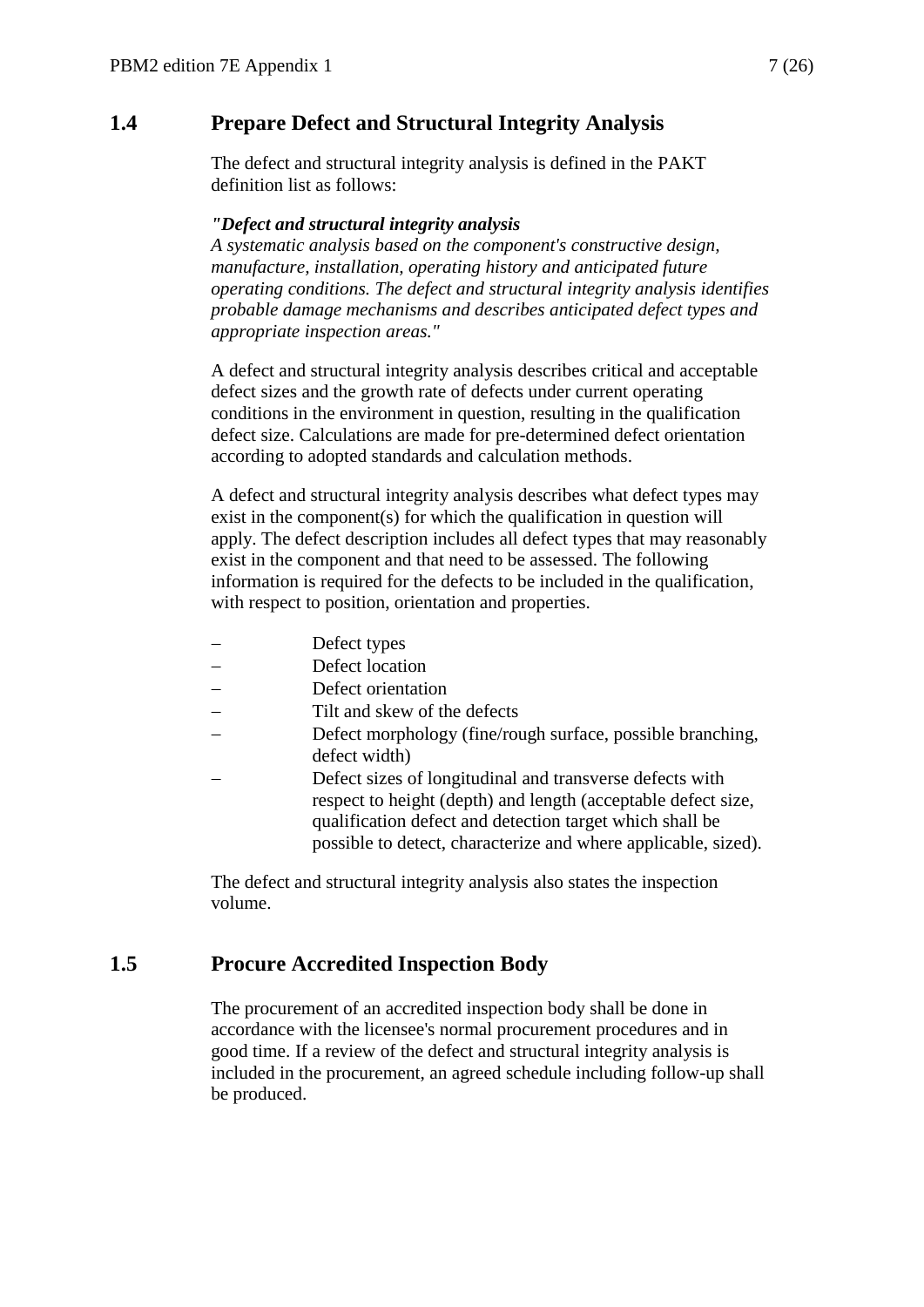### <span id="page-7-0"></span>**1.6 Review of Defect and Structural Integrity Analysis (AB)**

The defect and structural integrity analysis shall be reviewed by an accredited inspection body (AB) in accordance with their technical instructions.

A certificate of the review is issued by AB.

### <span id="page-7-1"></span>**1.7 Choose Inspection Method**

Based on the object description and defect and structural integrity analysis, the licensee can propose a preliminary inspection method. The choice of the inspection method is dependent on defect types, inspection volume, location and accessibility of the inspection area etc. The final choice of inspection method is made in connection with the procurement of an inspection laboratory.

### <span id="page-7-2"></span>**1.8 Make an Inventory of Previous Qualifications and Test Specimens**

The licensee should investigate whether any previous qualifications and/or test specimens exist that can be used for the object in question.

As an aid at the inventory, SQC's databases for qualification certificates and test specimens can for instance be used. These are available on SQC's website.

When making an inventory of previous qualifications, the following qualification alternatives should be considered:

- New qualification
- Combination of existing and new qualification
- Extension of existing qualification.

A new qualification means that the inspection object's material, geometry, defects etc. differ to such an extent in relation to what has previously been qualified that the inspection system cannot be technically justified on the basis of previously performed qualifications.

A combination of an existing and a new qualification means that an existing qualification can be used, but the new inspection system cannot be fully technically justified and needs to be supplemented in other respects.

Extension of an existing qualification can be performed when required changes can be technically justified.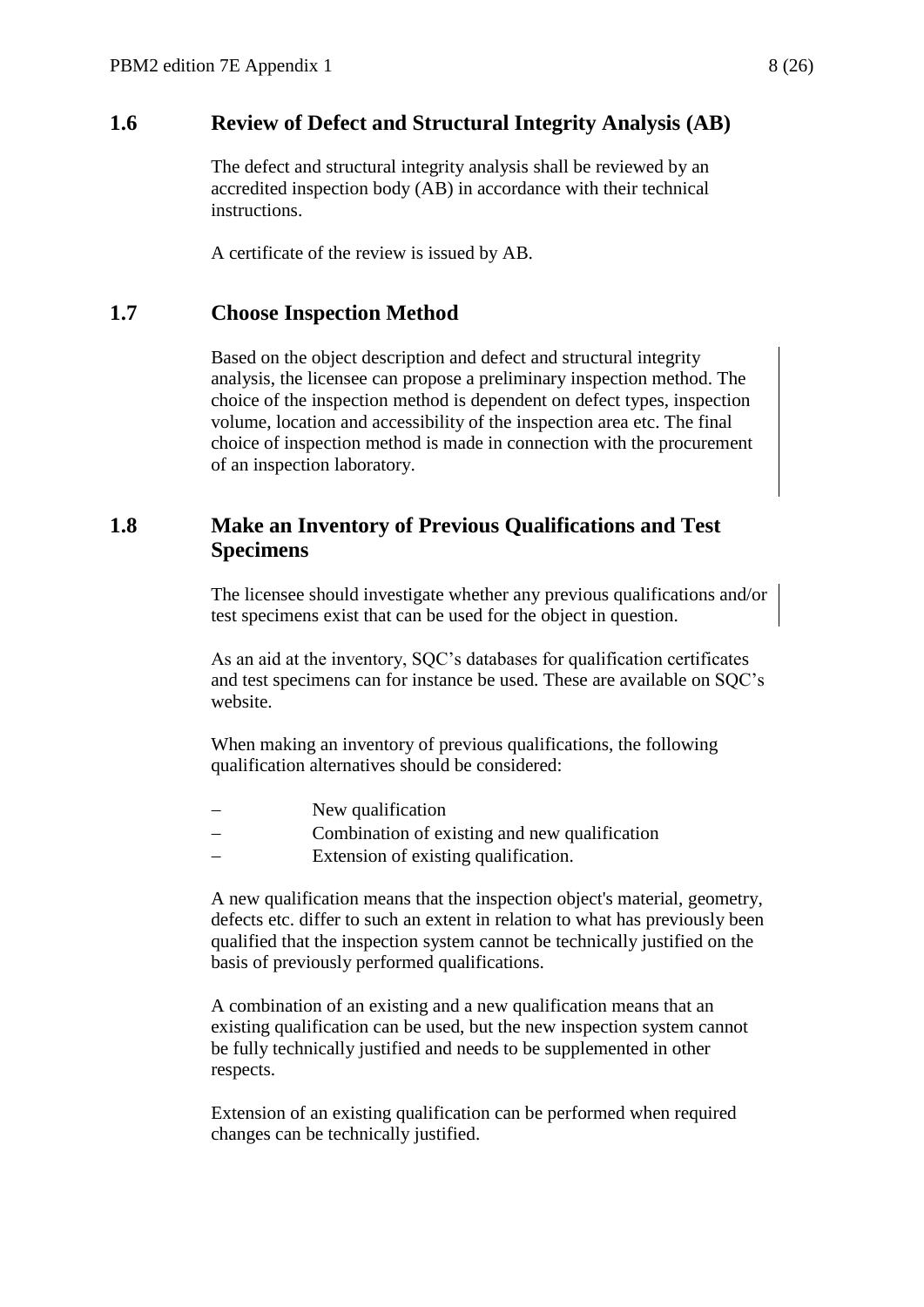#### <span id="page-8-0"></span>**1.9 Procure Qualification Body**

Procurement of a qualification body (QB) shall take place in accordance with the licensee's regular procurement procedures and be done in good time. The preliminary scope and time schedule shall be included in the procurement.

QB shall appoint a qualification manager for each qualification task. This person will have full responsibility for the qualification on QB's behalf, with regard to technical content, planning and finances, and will be the licensee´s main contact.

### <span id="page-8-1"></span>**1.10 Procure Inspection Laboratory**

The procurement of an inspection laboratory (accredited laboratory, AL) must begin in good time. For complicated assignments, the procurement shall be completed about two years before the planned inspection.

The inspection scope must be well defined and precisely described in detail in the request for quotation, so that the inspection company is able to understand the inspection scope and present a relevant quotation. The request shall also state how the quotation is to be structured so that it can be evaluated by the client.

Before or in connection with the licensee's preparation of the request for quotation to AL, QB can assist with technical support and advice on the licensee's request.

It is important that all requirements and conditions are described in the request for quotation, so that prospective suppliers know what is needed to submit a quotation. Hence, the request for quotation should for instance include the following information:

- Object description.
- Defect description.
- Detection target/qualification defect.
- Tolerances for sizing.
- Special requirements on inspection technique
- (characterization, positioning etc.).
- Special requirements on inspection equipment.
- Requirements on qualification strategy.
- Inspection scope.
- Available test specimens.
- MTO aspects.
- Requirements on frequency of meetings and locations.
- Requirements on the extent of shift work/working hours.
- Frequency and routines for reporting of inspection results.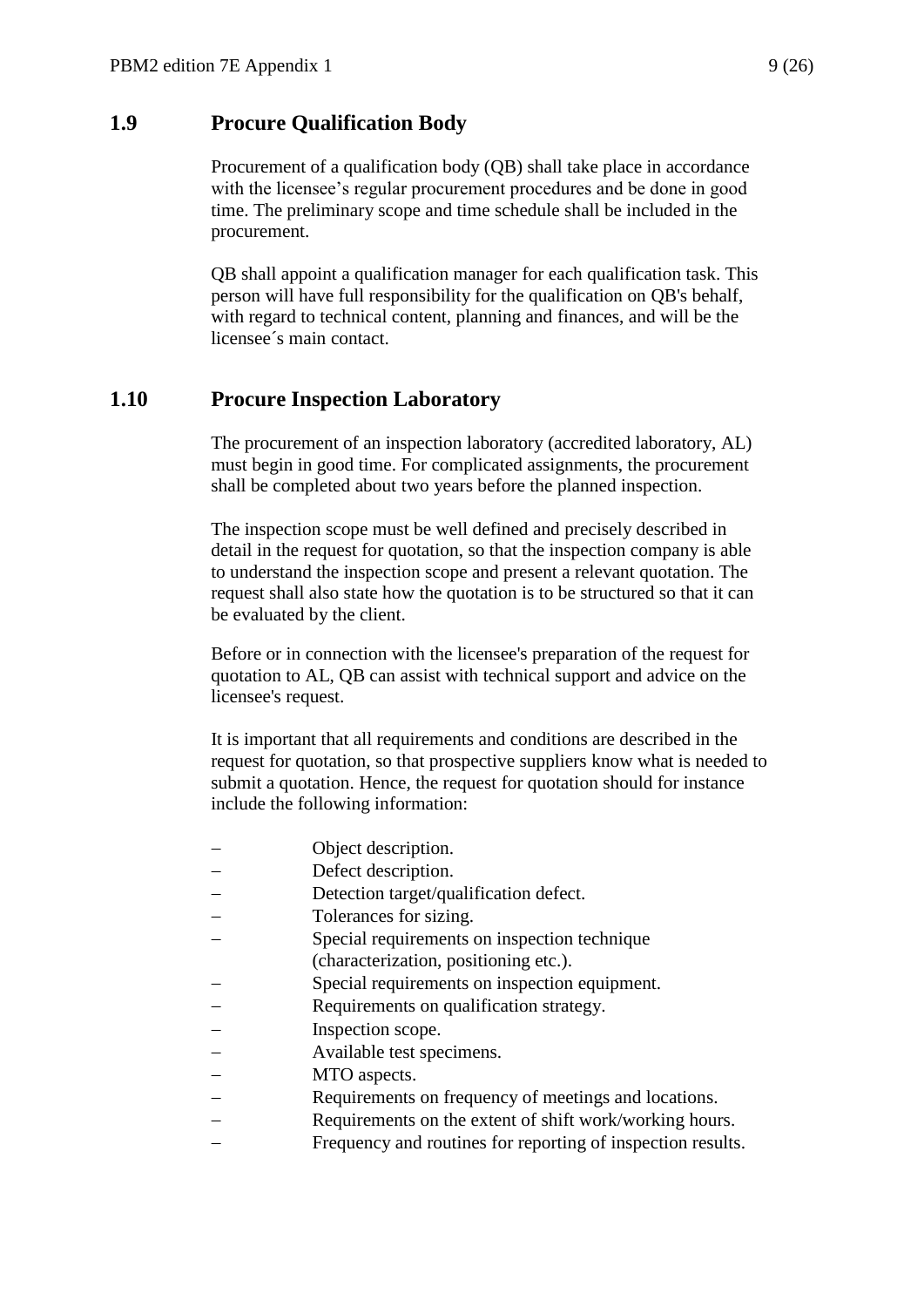| – | Requirements on accreditation, certification and third-party |
|---|--------------------------------------------------------------|
|   | status.                                                      |

- Requirements on quality and environmental plan.
- AL's prerequisites, i.e. transports, office areas, lifting
- operations, decontamination, impact on other work etc.
- Requirements for materials used in inspection equipment (normally according to TBM).
- Requirements for FME (Foreign Material Exclusion).
- Requirements for export control.
- Requirements for non-disclosure agreements.
- Training of personnel.

In addition to financial terms the quotation should as a minimum also include the following information:

| Description of the inspection system                            |
|-----------------------------------------------------------------|
| Presentation of information and requirements according to       |
| the request for quotation                                       |
| Qualification strategy (preliminary or final)                   |
| References                                                      |
| Project organisation                                            |
| Time schedule for qualification                                 |
| Time schedule for in service inspection including               |
| mobilisation, time by the object and demobilisation             |
| Preliminary estimation of inspection limitations                |
| Any risks and problems that may arise during the course of      |
| the project activities                                          |
| Clear presentation of any deviations in relation to the request |
| for quotation.                                                  |
|                                                                 |

In other respects, the procurement of an AL shall be performed in accordance with the licensee's general procurement procedures.

QB should review the prerequisites for qualification and the time schedule before the procurement is concluded in order to assess the possibility to perform the qualification in question.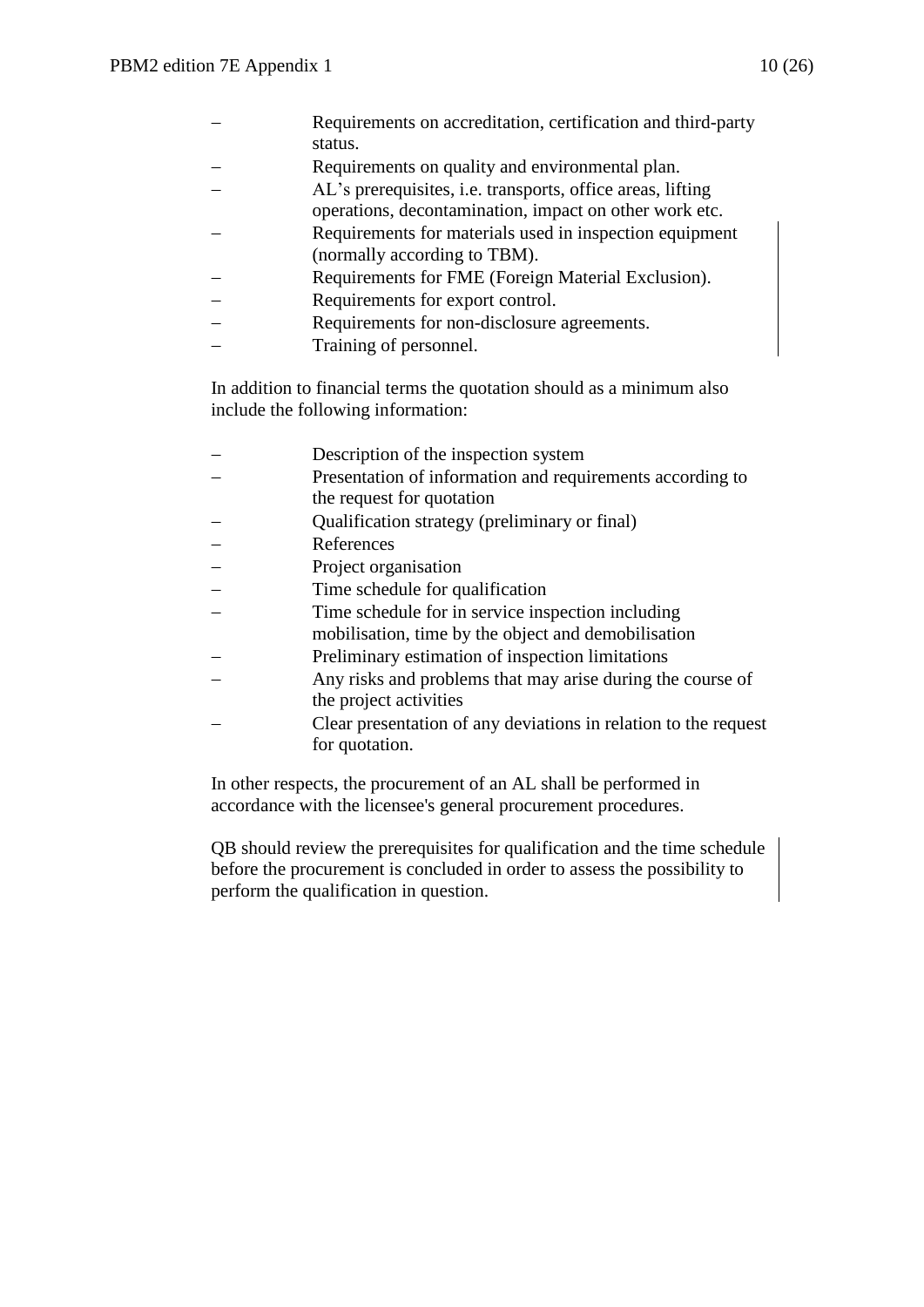# <span id="page-10-0"></span>**1.11 Qualification Documentation**

The qualification documentation is a document in which the licensee summarizes and describes the objectives of the qualification and what requirements QB shall qualify the inspection procedure against. The qualification documentation may also be produced earlier in the process and form the basis of the procurement.

The qualification documentation is generally based on the following factors being determined:

- Type of qualification
- Defect description
- Detection target/qualification defect
- Tolerances for sizing
- Characterisation requirements
- Tolerances for positioning
- Sizing interval
- Inspection method(s)
- Extent of practical demonstrations
- Number and type of test specimens
- Mock-up needs.

The qualification documentation is documented in a report which is reviewed in accordance with standard routines. Documentation and objective can be included as part of the project description.

# <span id="page-10-1"></span>**1.12 Qualification Strategy**

A qualification strategy presents how requirements and conditions are fulfilled and shall where applicable include the following information:

- Object description
- Requirements on the inspection system
- Description of the inspection system
- Description of the qualification strategy
- The need of test specimens and mock-up
- Proposal for procedure, personnel and equipment qualification
- Scope of technical justifications.
- Risks.

The qualification strategy is generally produced by AL, but may also be issued by the licensee.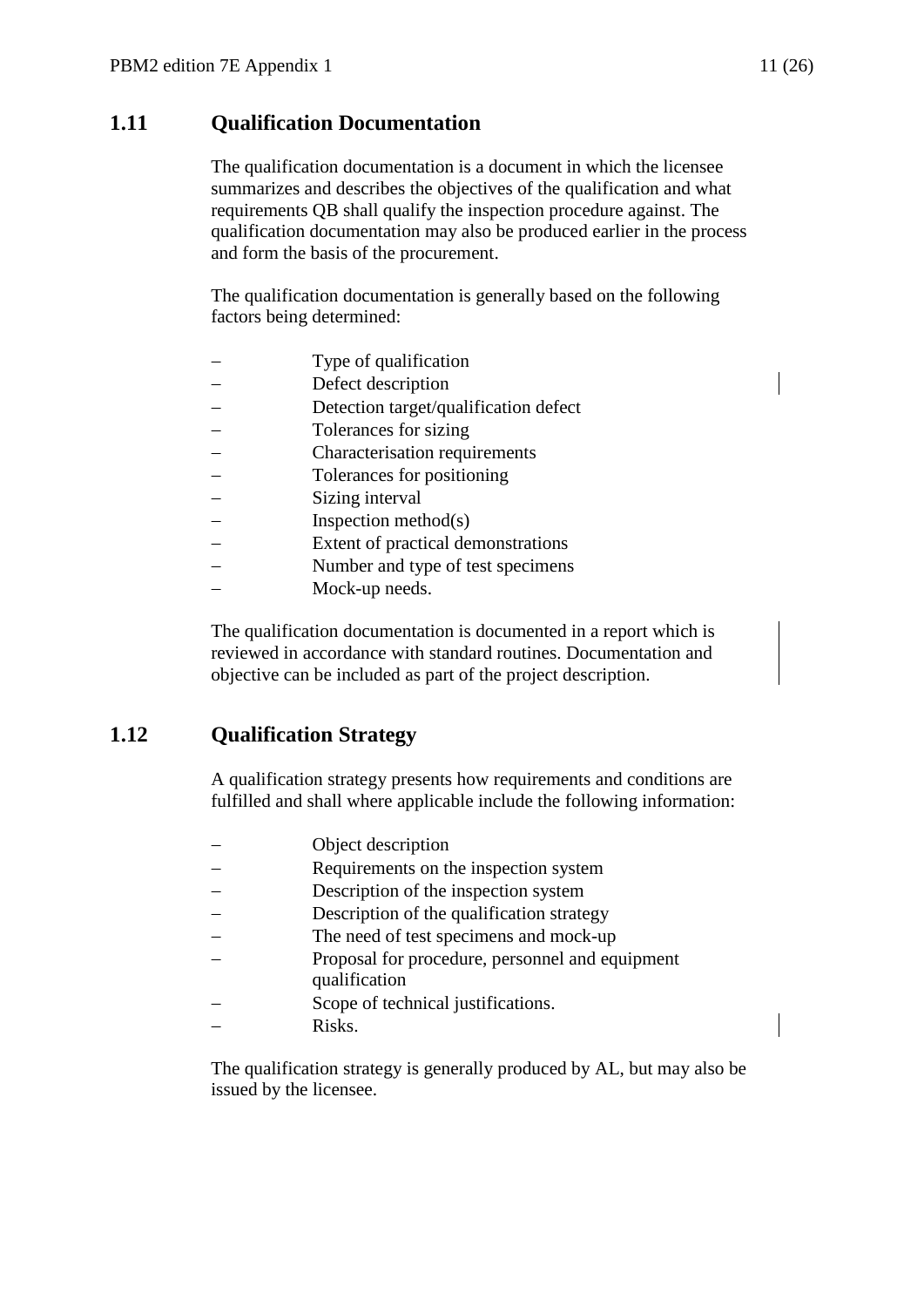# <span id="page-11-0"></span>**1.13 Start-Up Meeting**

Every qualification begins with a start-up meeting at which the prerequisites of the qualification are presented.

The participants are generally the licensee, AL and QB.

The following subjects should be addressed at the meeting:

| Inspection object.                                       |
|----------------------------------------------------------|
| Qualification documentation.                             |
| Qualification strategy.                                  |
| Test specimens.                                          |
| Time schedule.                                           |
| Risks.                                                   |
| Project organisation and contacts.                       |
| Experiences from previously performed qualifications and |
| inspections.                                             |
| List of documents and routines for revision.             |
| Handling of non-disclosure information (for example hard |
| drives).                                                 |

# <span id="page-11-1"></span>**1.14 Obtain Test Specimens**

Test specimens are used within the qualification projects to develop technique and procedure, and for practical demonstrations with the aim to supplement and verify standpoints and justifications in the technical justification (TJ).

Open test specimens with known defect content are used for the development and qualification of procedures.

Blind test specimens with classified content are used for qualification of personnel and systems.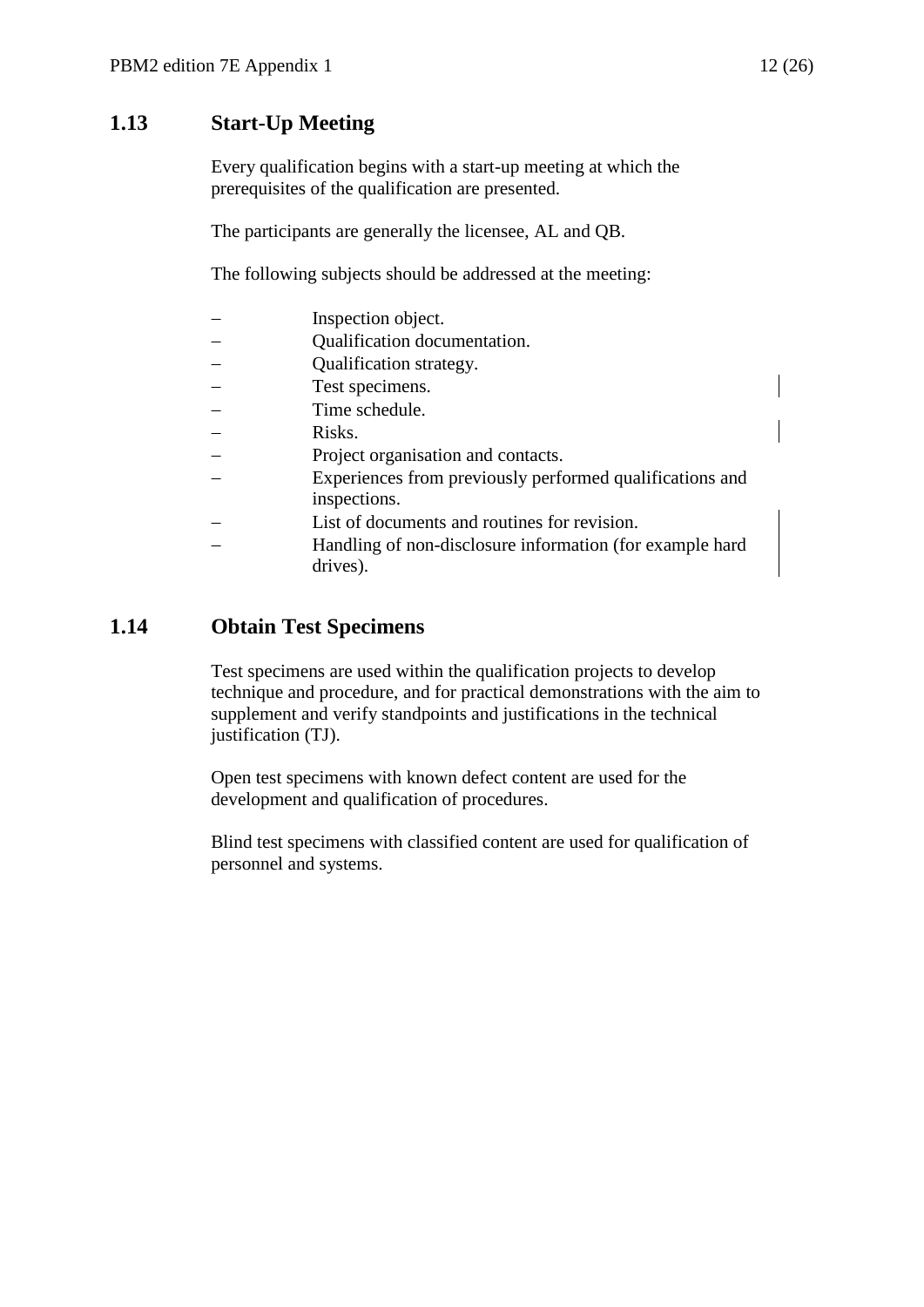#### **1.14.1 Manufacturing and quality assurance of test specimens**

Test specimens must be designed to be an adequate simulation of the objects they are intended to simulate, based on the object description. Prior to qualification, the requirements on the test specimen shall be assessed based on the inspection system and the inspection object. Important dimensions shall be checked in consultation with AL and TSM (Test Specimen Manufacturer). Defects in the test specimen shall be based on the defect description.

Defects shall be simulated with the same technique in open as in blind test specimens and in other respects represent an equal inspection challenge.

In order for a defect simulation from a specific test specimen-/defect simulation manufacturer to be considered relevant and approved a comparison shall be made with signal responses from real defects for each specific NDE method/application. The comparison shall normally be performed by QB with a representative NDE technique. Decisive for which parameters and criteria are to be taken into account is the current NDE method the test specimen and defect simulation are to be used for. QB´s instructions contain detailed descriptions of which parameters that are to be considered for each NDE method. In general, specified tolerances for manufacturing regarding length, position, height and width of defects shall be met.

A new simulation technique from a manufacturer is approved by manufacturing a test specimen with defect simulations. The test specimen then undergoes destructive and non-destructive testing and an assessment is made as to whether the simulation technique meets the requirements or not.

Approved simulation techniques and manufacturers of these have been summarized in a defect matrix that also serves as a guide-line during the choice of test specimen manufacturer and the defect simulations which the respective manufacturers have a documented capacity to manufacture. A summary of the investigations and statements which the matrix is based on can be found in report [9].

Existing types of defects that can be simulated:

- Manufacturing defects lack of fusion, slag, geometrical defects, heat cracks.
- Mechanical fatigue.
- Thermal fatigue.
- Intergranular stress corrosion cracking IGSCC.
- Interdentritic stress corrosion cracking IDSCC.

Shortage/failures in already approved suppliers/simulation technique are handled via deviations.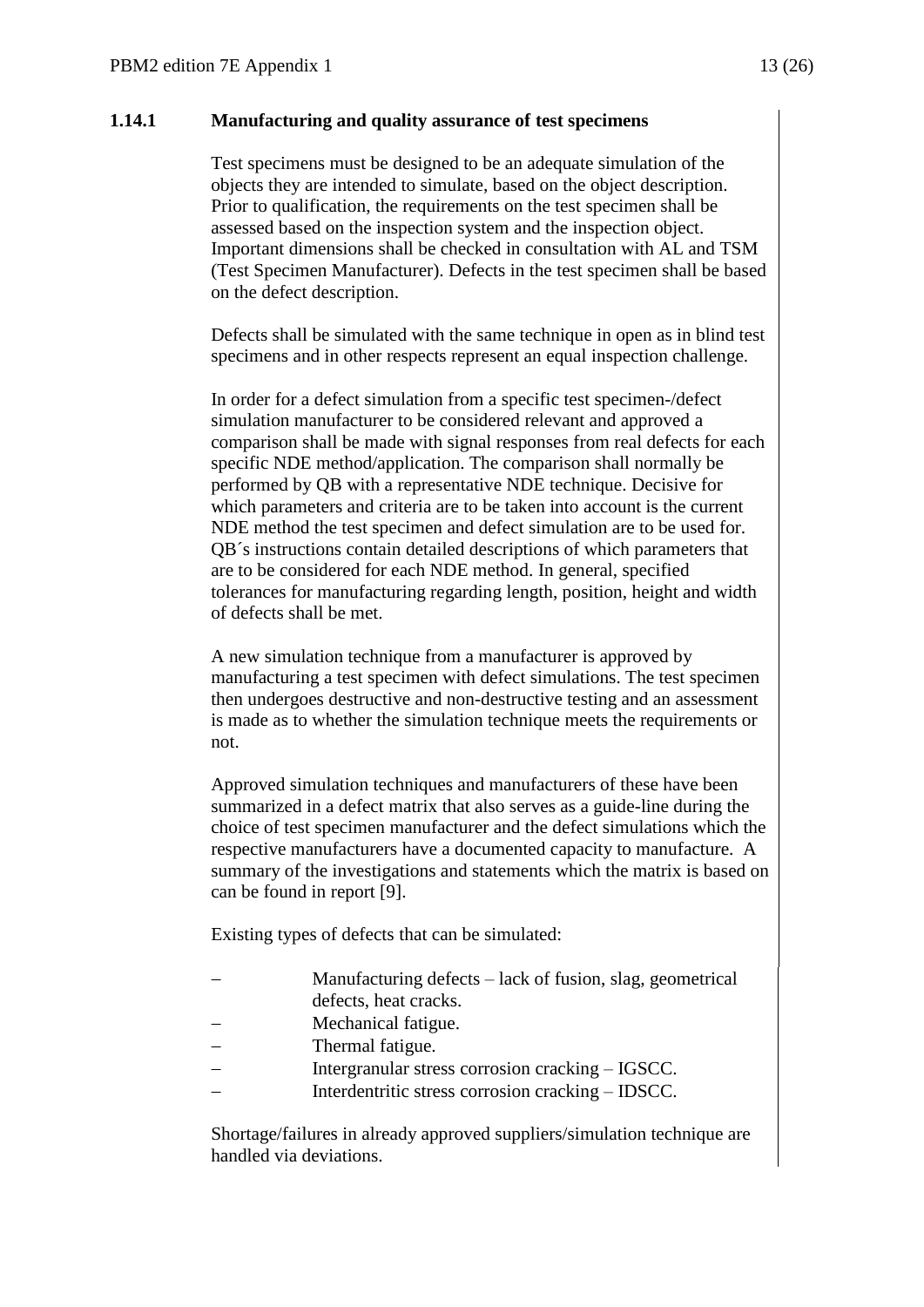#### **1.14.2 Defect specification and technical justification, test specimens**

A defect specification is the drawing that in detail describes the number of defects, defect types, defect sizes, defect placing, coordinate system and simulation technique for a test specimen. A technical justification shall be written for the defect specification.

In the event the qualification includes practical demonstrations, QB is responsible for preparing defect specifications and TJ for blind test specimens intended for qualification of personnel. These documents are classified as secret.

Regarding the open test specimens for the procedure qualification, the licensee is generally responsible for the defect specification and the technical justification, TJ. However, as it is part of the qualification prerequisites, it shall be reviewed and approved by QB.

At the request of the licensee, QB can also prepare defect specifications including associated TJ, for the open test specimens.

A Technical Justification for a test specimen shall include:

| Description of the inspection object.                                                 |
|---------------------------------------------------------------------------------------|
| A defect description (from defect and structural integrity<br>analysis).              |
| Defect types and sizes included in the<br>qualification.                              |
| Defect orientations of the damage mechanism;<br>tilt and skew.                        |
| Length and height of the detection target.                                            |
| Inspection requirements (for example inspection volume,<br>interval for sizing etc.). |
| Any inspection restrictions relevant to the design of the test<br>specimen.           |
| Description of the design of the test specimen.                                       |
| Description of the inspection technique.                                              |
| Coordinate system.                                                                    |
| Justification of chosen defect simulation.                                            |
| Justification of chosen defects.                                                      |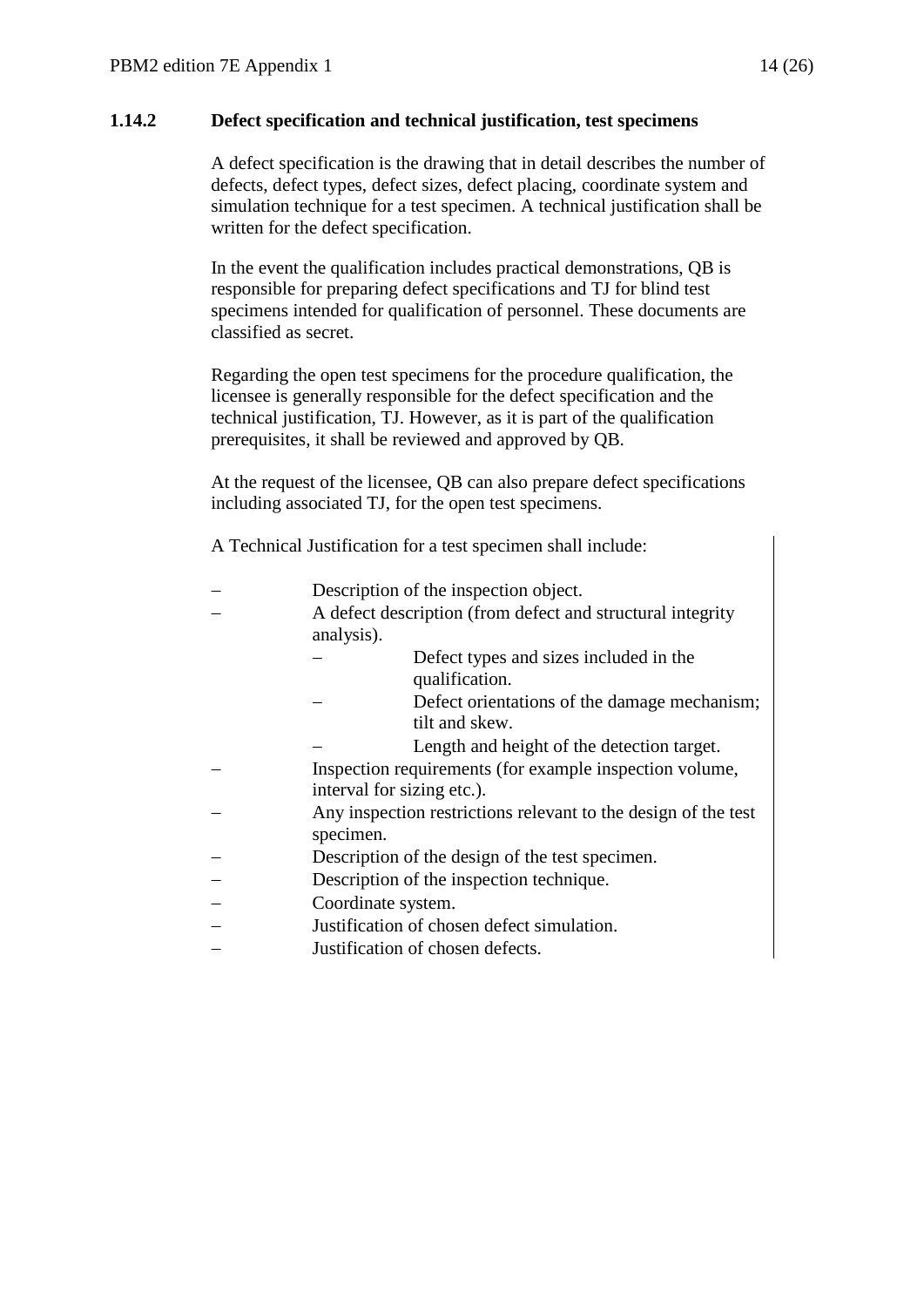#### **1.14.3 Design and quality assurance of test specimens**

Manufacturers of test specimens must be assessed and approved by the licensee (audit). They must have a documented capacity to manufacture the types of simulations required to represent real defects. Test specimen manufacturers (TSM) shall work according to a quality assurance system which meets the requirements given in EN ISO 9001 or corresponding. Approved manufacturers are represented in the Defect Matrix; see report as per reference [9]. Manufacturing shall take place in accordance with a detailed manufacture and inspection plan which has been reviewed and approved by the licensee and QB.

The inspection plan should, were applicable, refer to inspection designations in KBM [10].

The plan shall as a minimum include the following information:

| Participants at inspection designations (TSM, the Licensee,   |
|---------------------------------------------------------------|
| QB, AL).                                                      |
| Quality control of the material included (IP-200).            |
| Welding and manufacturing procedure/-s which to the extent    |
| possible shall be identical to the ones used for the intended |
| inspection object (IP-100).                                   |
| Welding inspection (EP 3-12).                                 |
| Inspection of heat treatment (EP 3-10).                       |
| $\mathbf{r}$ , the state of $\mathbf{r}$                      |

- Inspection during and after manufacturing of defects (EP 3-12).
- Surface inspection (EP 3-16, alt. EP3-18).
- Visual and dimension inspection (EP 3-13).
- Marking and identification (EP 6-09).
- Inspection of packing and preservation (EP 435).
- Review of final quality control documentation before delivery (EP 190).
- Receiving inspection and fingerprint (performed by QB according to separate internal instruction).

Persons that perform non-destructive testing according to abovementioned inspection plans shall at least have competence according to ISO-EN 9712 or equivalent for the used inspection method.

Companies that perform other inspection activities such as visual and dimension inspection, pressure tests etc. at manufacturing shall have the necessary technical resources and personnel with the necessary education, practice, experience and technical knowledge for the tasks in question.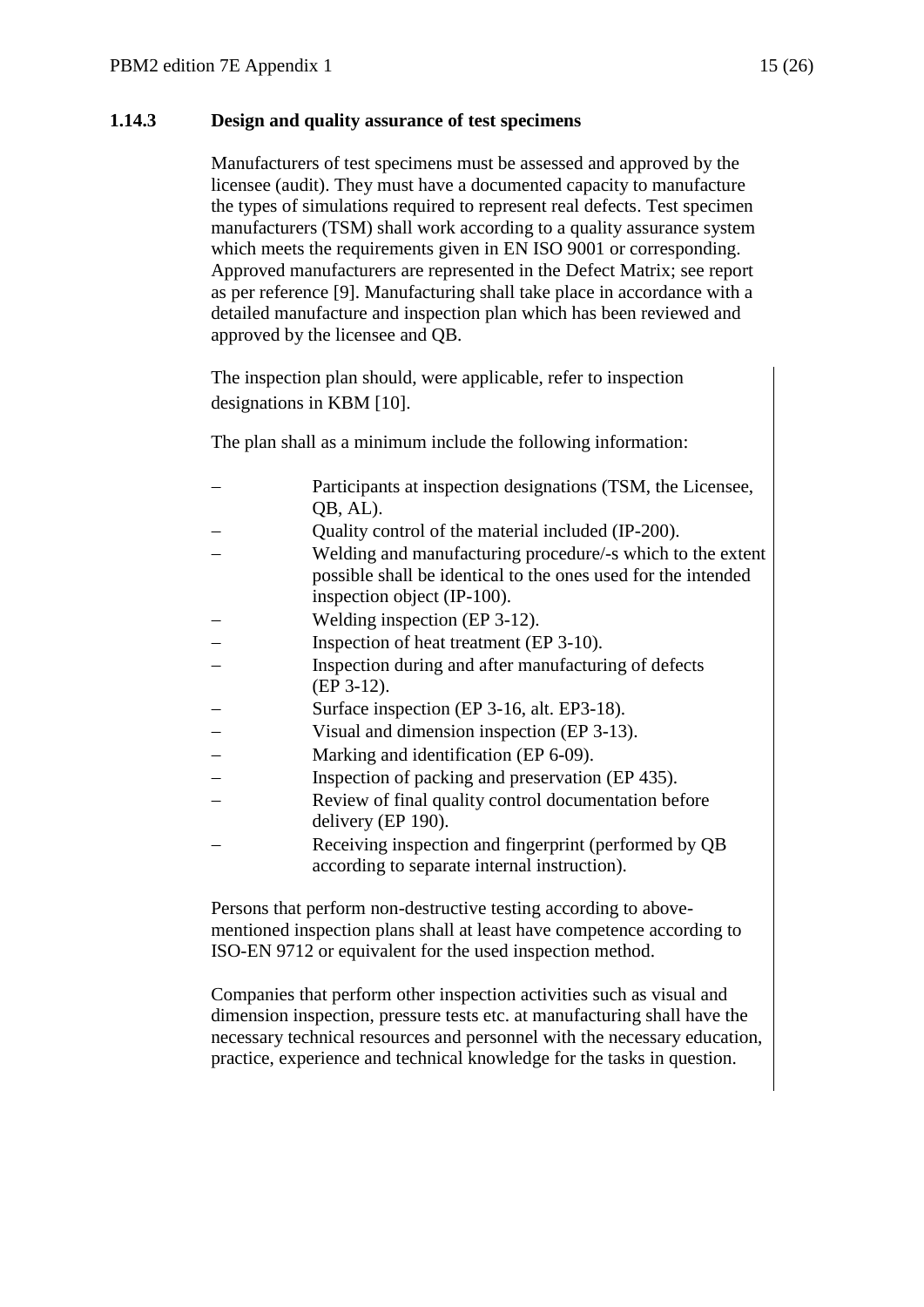When the test specimen is ready for delivery, a receiving inspection shall be performed to ensure that specified dimensions, documentation, markings etc. have been fulfilled. Receiving inspection according to inspection plan is first performed by TSM and then by the licensee together with QB for open test specimens. Receiving inspection of blind test specimens is performed by QB, but if permitted by the confidentiality requirements, the licensee can participate.

The receiving inspection can be performed either at the manufacturer before the delivery or at the recipient (QB, the licensee, AL or at the storage for test specimens).

The licensee shall perform an audit of manufacturers of test specimens to an adequate extent. QB shall be informed about such audits and be offered to take part.

Deviations during manufacturing shall be reported by TSM to the licensee that forwards to QB for assessment. The assessment shall include the specific qualification purpose as well as the approval of TSM´s simulation technique according to [9].

Manufacturers must have an approved non-disclosure agreement. Other organisations connected with test specimens (the licensee, AL and QB) must have a quality assurance system which ensures that classified information is handled accordingly and that confidential relations with personnel in these organisations are established to the adequate extent.

#### **1.14.4 Fingerprint**

A fingerprint (FP) must generally be performed for every manufactured test specimen, to ensure the quality of the test specimen. The fingerprint is intended as an assessment of whether the test specimen's defect simulation fulfils the defect specification. The fingerprint is the quality assurance of the test specimen before procedure and personnel qualifications. The FP is also intended as an assessment of the relevance in signal responses from defect simulations versus the defect types they are intended to represent. This entails that FP should be performed by the use of the NDE method intended for the qualification and inspection of the inspection object in question.

FP should to the extent possible use the intended inspection technique.

FP for test specimens is normally performed by QB. FP for blind test specimens shall be performed in such a way that the secrecy concerning blind test specimens can be guaranteed.

For noted deviations, QB makes an assessment whether these can be accepted or not. Small deviations for defect position can normally be accepted. Incorrect placement in relation to weld or similar are not normally accepted.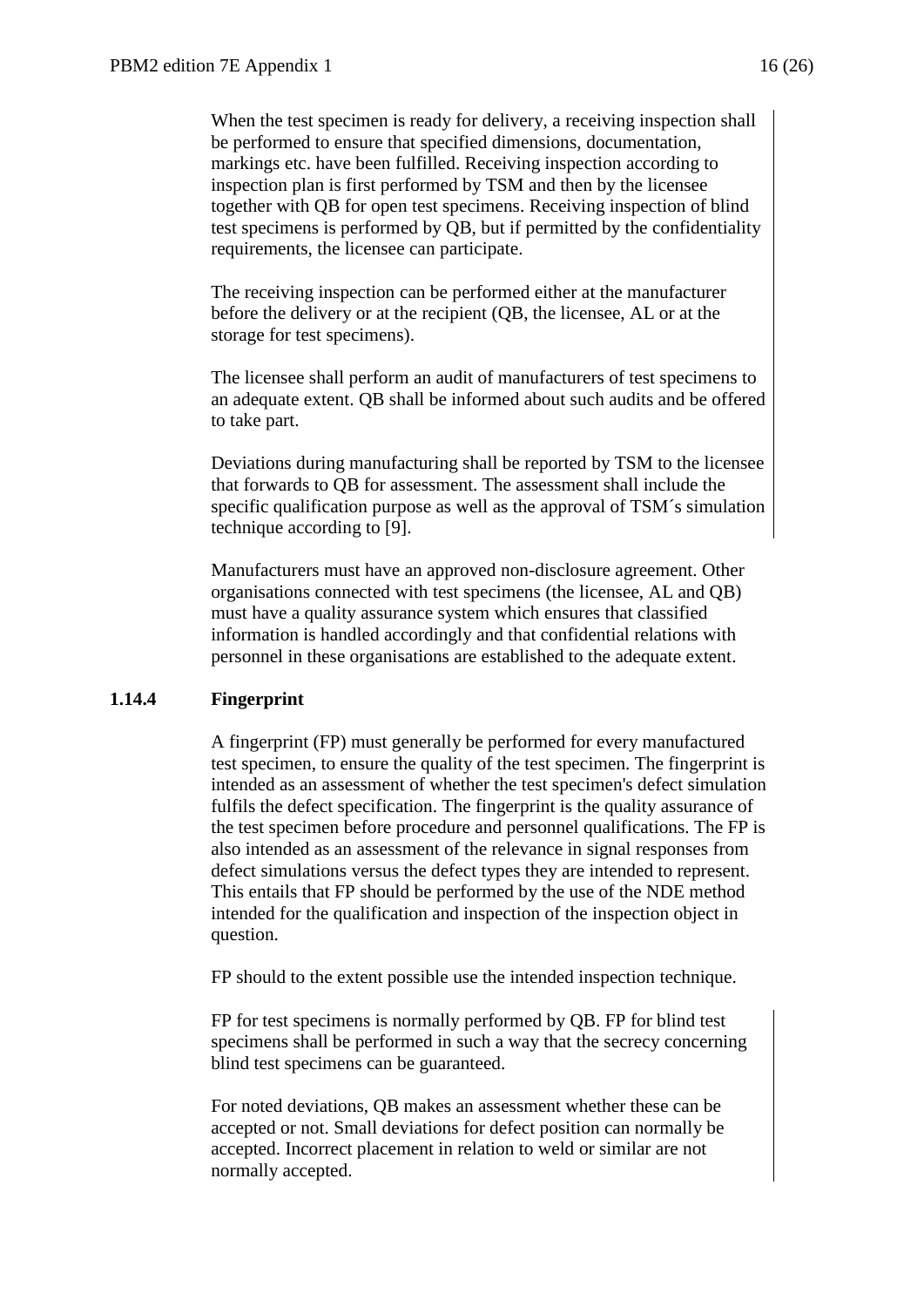If there are incorrect defects or satellite defects and unplanned defects, the test specimen might not be approved. QB shall asses if the test specimen despite the errors can fulfill the intended purpose and then make a clear statement. However, test specimens might be useful to a limited extent or after repair. The result of QB's assessment should be registered in a revised as-built drawing.

QB's final assessment and approval of the test specimen is an overall assessment of delivery check and fingerprint.

When using existing test specimens, not originally manufactured for the specific qualification project, the test specimen shall be technically justified and be approved by QB for the new object.

Old fingerprint reports shall be reviewed thoroughly before use of the test specimens. It should be verified that open and blind test specimens correspond. If fingerprint reports are missing or are insufficient because of age or other reasons, an assessment shall be made whether a new fingerprint is needed. This shall be accounted for in the technical justification for the test specimen.

The test specimen shall be finally assessed and approved before it is used in a qualification.

QB shall archive documentation of test specimens in information and quality assured manners.

# <span id="page-16-0"></span>**2 Document NDE System**

Generally, the appointed accredited laboratory is responsible for ensuring that the activities in section 2 are performed in the way, and with the quality specified in the procurement documentation.

The NDE system includes procedure, personnel and inspection equipment.

In order to be able to *prepare an inspection procedure and document an NDE system*, the following conditions must be in place:

| Anticipated defects shall be identified                                                                         |
|-----------------------------------------------------------------------------------------------------------------|
| An overall concept of how inspection is to be performed<br>shall be agreed with the client (the licensee)       |
| Information about the inspection area's geometry, material<br>and other component information necessary for the |
| inspection                                                                                                      |
| MTO information that may affect the inspection result shall                                                     |
| be identified.                                                                                                  |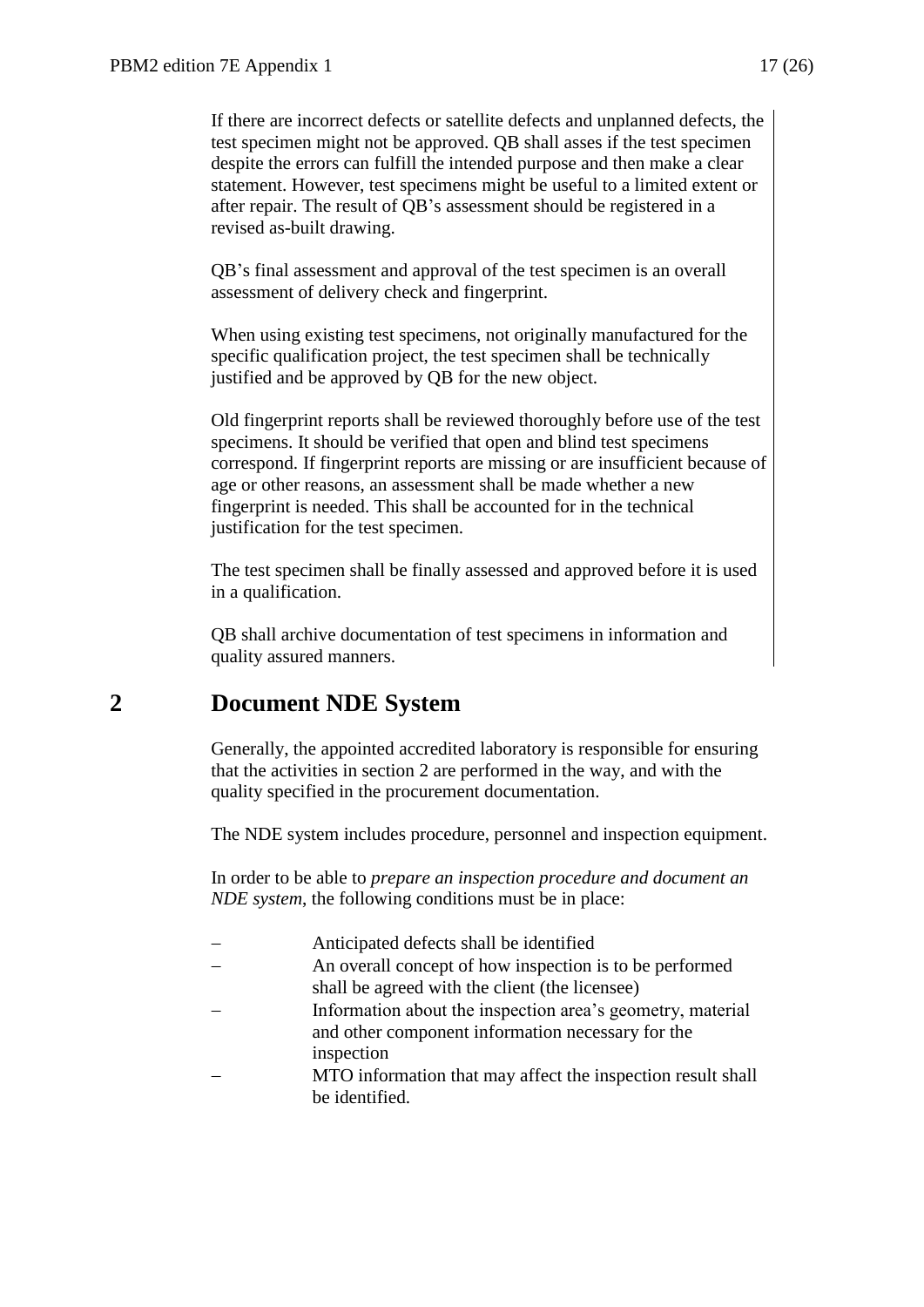# <span id="page-17-0"></span>**2.1 Prepare Inspection Procedure**

The inspection procedure is prepared by the appointed accredited laboratory (AL) and should generally comply with ENIQ Recommended Practice 12 "Strategy and Recommended Contents for Inspection Procedures" [6].

It is important to remember that an inspection procedure is an instruction for inspection personnel how to perform an inspection. This must therefore be taken into consideration when preparing the procedure. The inspection procedure shall be unambiguous and systematically designed to ensure that the result is reproduced irrespective of which operator that is using it. Parameters included shall be stated with tolerances or ranges.

A procedure shall as a minimum include the following information:

- Inspection object and scope.
- Defect types.
- References, such as TJ and equipment manuals.
- Certification and qualification requirements for personnel.
- Equipment description.
- Calibration and verification description.
- Description of data acquisition.
- Description of evaluation.
- Reporting requirements.
- Description of what the inspection protocol shall contain.

The information given in the inspection procedure must be justified, which is done in a technical justification.

# <span id="page-17-1"></span>**2.2 Prepare Technical Justification (TJ)**

The technical justification (TJ) refers to information that is reported in order to verify and justify the technical solution chosen to perform the defined inspection assignment.

A technical justification (TJ) shall generally comply with ENIQ Recommended Practice 2 "Strategy and Recommended Contents for a Technical Justification" [6].

The TJ shall include information about the component to be inspected as well as information about the inspection technique/procedure including the manipulator. In the former, this may refer to geometry, material, operating conditions and etc., and in the latter this may refer to technical inspection details, important/essential variables, inspection tolerances etc.

The TJ must include a measurement uncertainty analysis. As a tool, the software UINDT may for instance be used.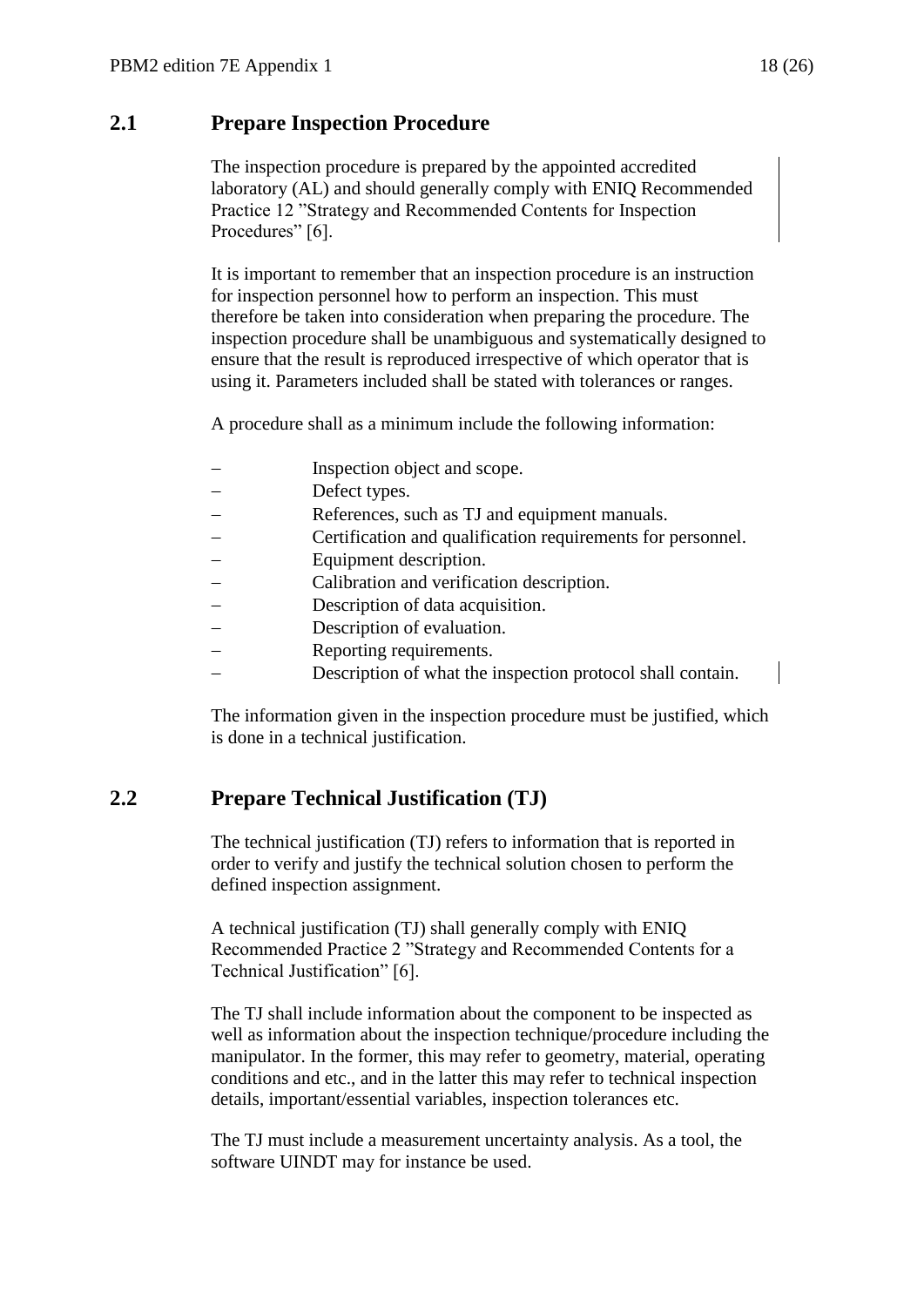An example of a TJ is given in Enhagen 1 [8].

A TJ may consist of many different kinds of information, such as references to and quotations from the open literature, derivation of physical phenomena, mathematical modelling, results of experiments and analyses and reports of trials performed specifically for the inspection procedure in question.

TJ for inspection system and manipulator should be issued separately from the TJ for the rest of the NDE system.

### <span id="page-18-0"></span>**2.3 Review NDE System (by the licensee)**

The licensee shall thoroughly review the inspection procedure and the TJ in accordance with the following points:

- Is the inspection procedure unambiguous and systematically designed and does it contain the information required to perform and document the inspection correctly?
- Does the TJ contain the information required and is the information described to an adequate extent?
- Does the inspection procedure and the TJ meet the requirements and are they considered approved for being submitted to QB for review?

It is advisable for AL and the licensee to perform a final check of the inspection procedure, for instance by means of a Procedure Acceptance Test (PAT), in order to ensure the quality before the qualification.

PAT is to be performed in accordance with a predetermined programme. The results of the PAT must be documented.

Inspection system and manipulator shall generally be demonstrated to the licensee in a Factory Acceptance Test (FAT). This is generally performed in connection with equipment qualification, see section 3. FAT programmes are issued by AL. A FAT includes for instance demonstration of safety functions, FME-requirements and other requirements from the licensee not included in the equipment qualification.

# <span id="page-18-1"></span>**3 Qualify NDE System**

Qualification of NDE systems is not described in this document. A description of these activities is found in the SQC document "Qualify NDE system" [3]. SQC is responsible for ensuring that the document reflects valid requirement for qualification. Alterations are to be communicated via THAG ÅK and the valid edition shall be accessible on SQC's website.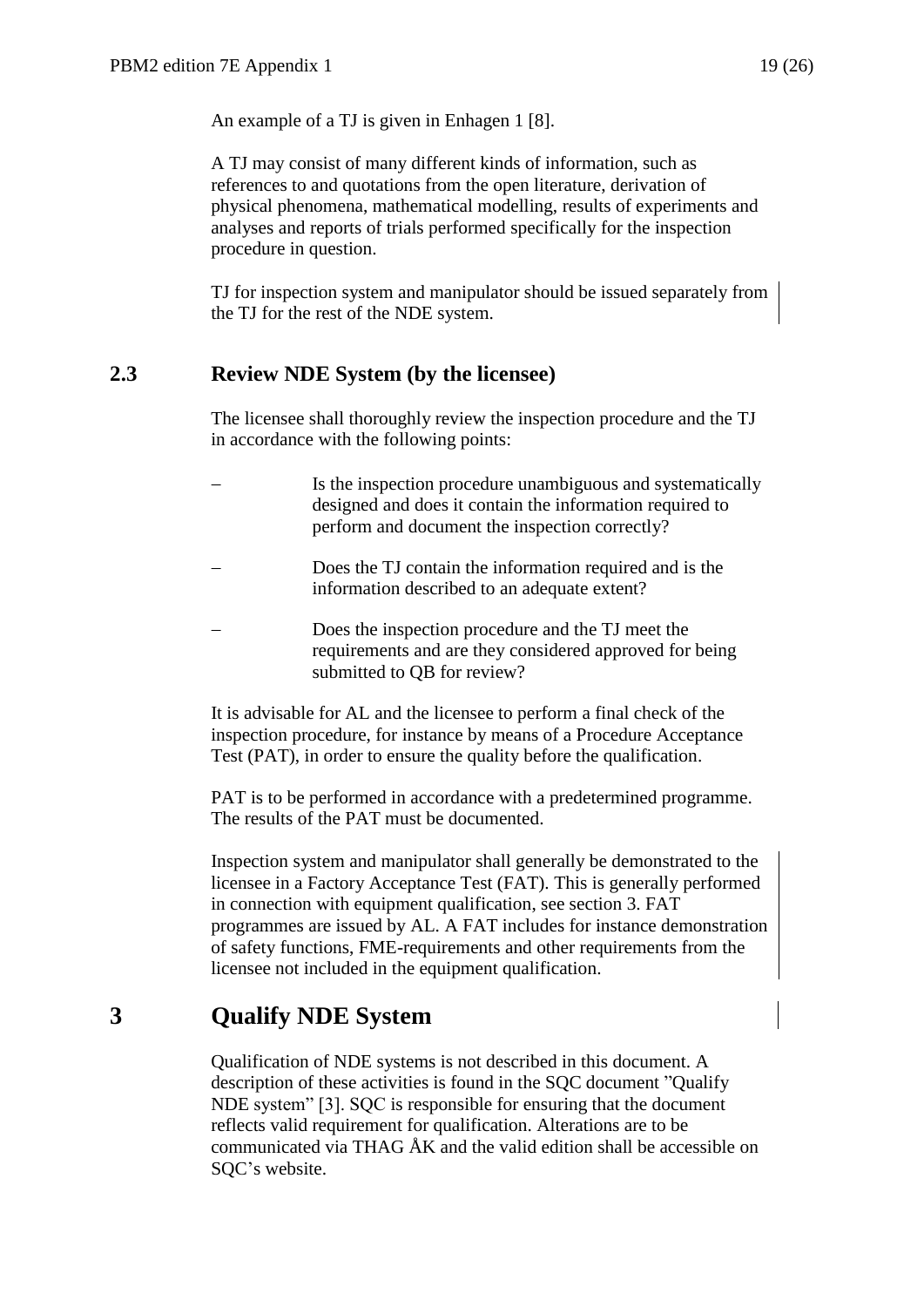# <span id="page-19-0"></span>**4 Inspection with a Qualified Inspection System**

After approved qualification inspections are carried out at the power plants. The inspection can be done directly after a specific qualification or according to a previously qualified/general procedure.

# <span id="page-19-1"></span>**4.1 Preparations**

Before the inspection, the following information must be checked/reported:

| That the scope of the inspection is stated in the procedure or<br>other documentation |
|---------------------------------------------------------------------------------------|
| Drawings of inspection objects (if not described in<br>procedure)                     |
| Experiences from previous inspections.                                                |
| Certificates for accreditation and third-party status                                 |
| Certificates for personnel, ISO 9712                                                  |
| Qualification certificates for procedure                                              |
| Qualification certificates for equipment                                              |
| Qualification certificates for personnel                                              |
| Training of personnel.                                                                |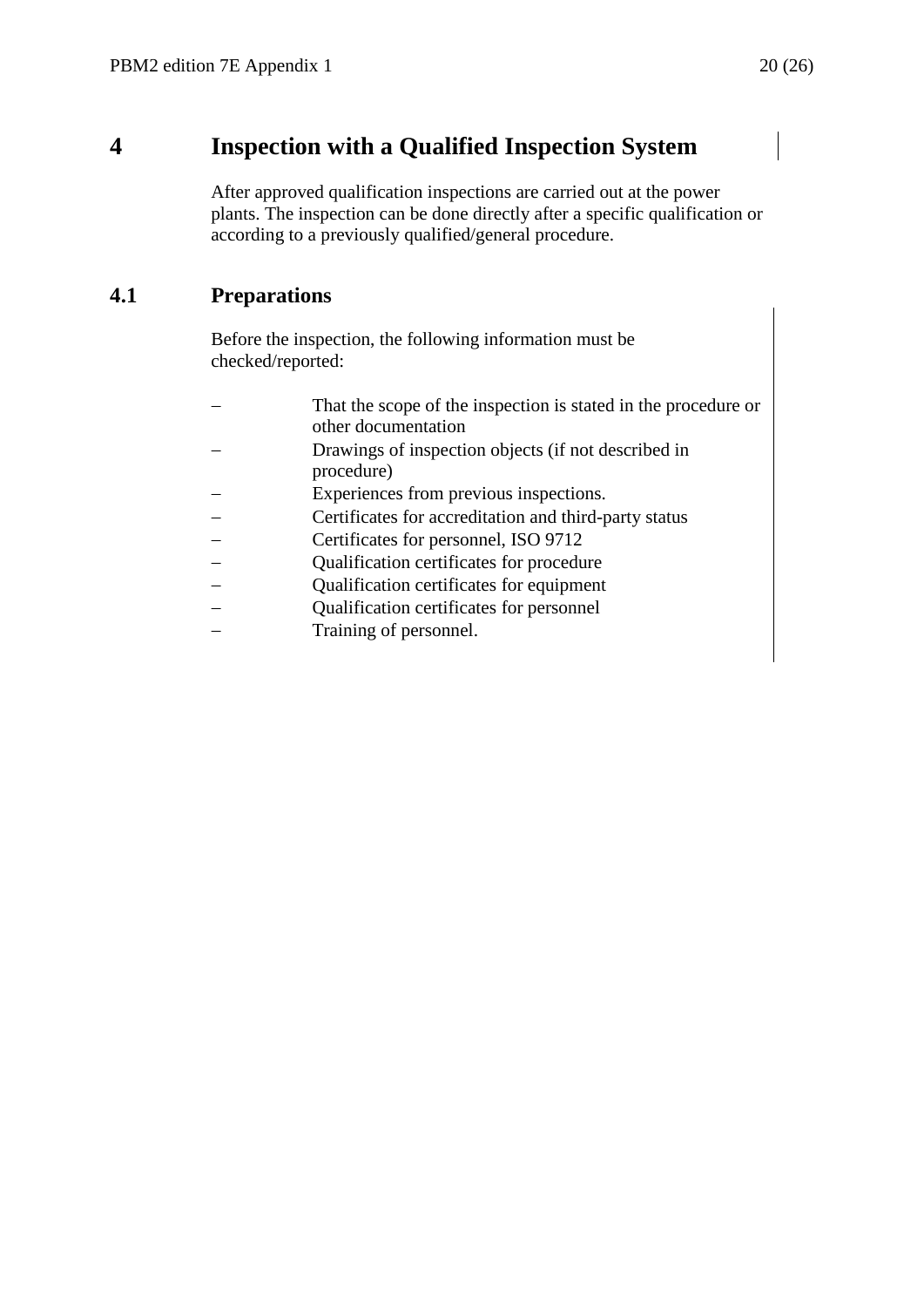### <span id="page-20-0"></span>**4.2 Inspection and Reporting**

Inspection is carried out according to procedure and with scope according to inspection program.

If deviations occur during inspection, this must immediately be reported to the licensee´s management/project manager.

After the inspection is finished and evaluated, the result is reported when the inspection protocols are handed to the licensee.

What the protocol shall contain is described in the procedure.

#### **4.2.1 Reporting of defects at inspection with qualified procedure**

Defects must be reported showing the greatest value for height and length. The defect can then be contained within a rectangle.

The circumscribed rectangle represents the size of the defect; see figure 2.



Figure 2 Size of defect

If one of the defect's measured dimensions (length or height) is less than the detection target, this measurement must be reported as "less than detection target".

If one of the defect's measured dimensions (length or height) is greater than the detection target, the actual measurement and the measurement tolerance must be reported.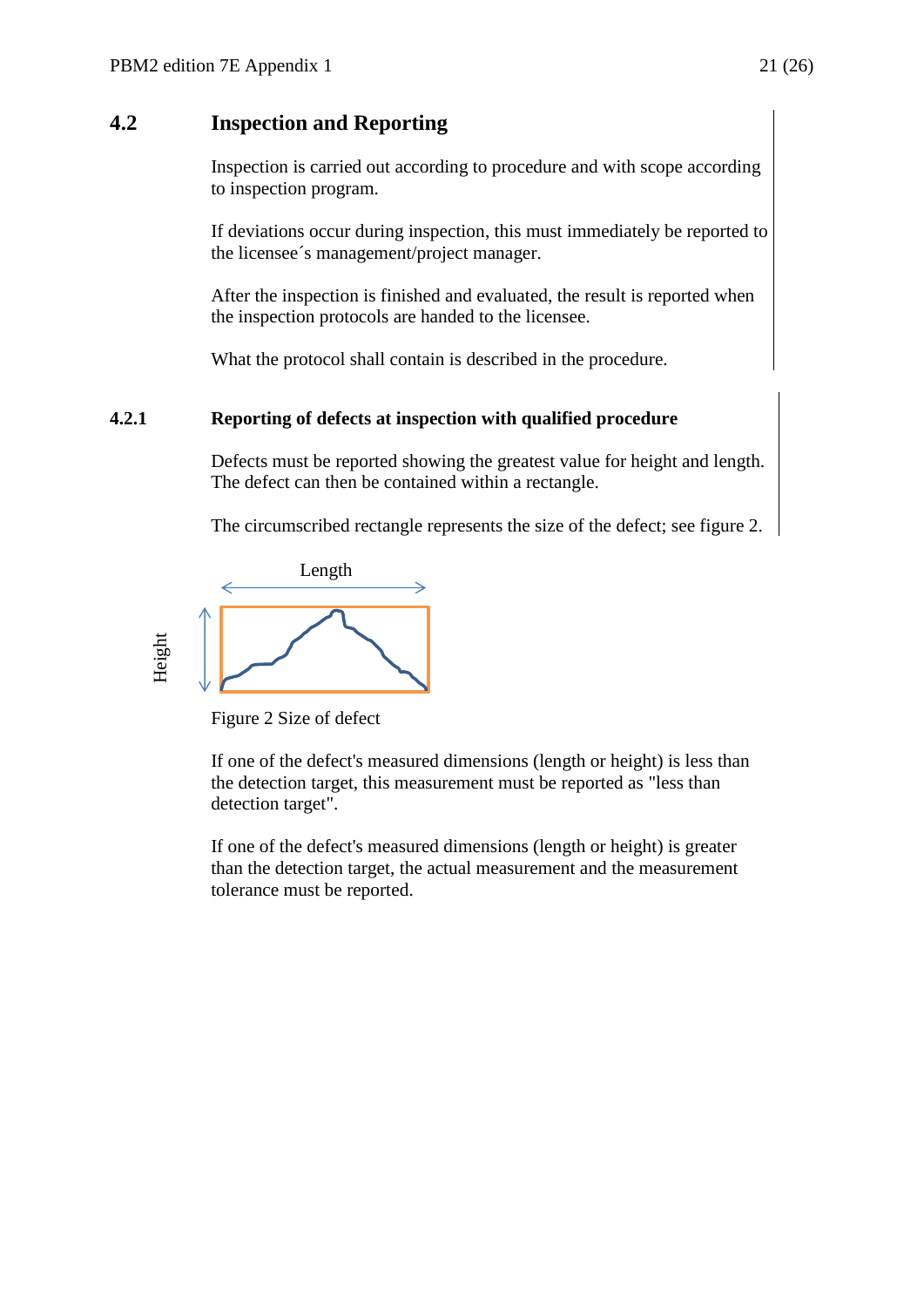# <span id="page-21-0"></span>**5 Deviations**

Deviations during the qualification process (including inspection) are divided into three categories:

- Deviations before or after the inspection.
- Deviations in technique during inspection.
- Deviations because of inspection restrictions

It is for all deviations important that customers and other parties concerned immediately are informed that the deviation has occurred.

### <span id="page-21-1"></span>**5.1 Deviations before or after the Inspection**

Deviations during the qualification process, before or after the inspection, are handled within the quality system of the organisation where the deviation occurs. Generally a deviation report is prepared.

The deviation report can for example contain:

| Type of deviation                                 |
|---------------------------------------------------|
| Cause of deviation                                |
| Immediate corrective action and motive for action |
| Measure to prevent recurrence of deviation        |
| Final assessment.                                 |
|                                                   |

The customer shall be informed of the content and the proposed action.

A meeting can be held to discuss the deviation before the action. The organisation where the deviation has occurred is responsible for summoning of the meeting.

### <span id="page-21-2"></span>**5.2 Deviations in Technique During Inspection**

In the event of deviations in technique (procedure, personnel and equipment) during inspection, AL submits a deviation report to the licensee for review and further handling. The deviation report shall as a minimum include the following:

- **Object**
- Procedure
- Type of deviation
- Cause of deviation
- Immediate corrective action and motive for action
- Measure to prevent recurrence of deviation
- Final assessment.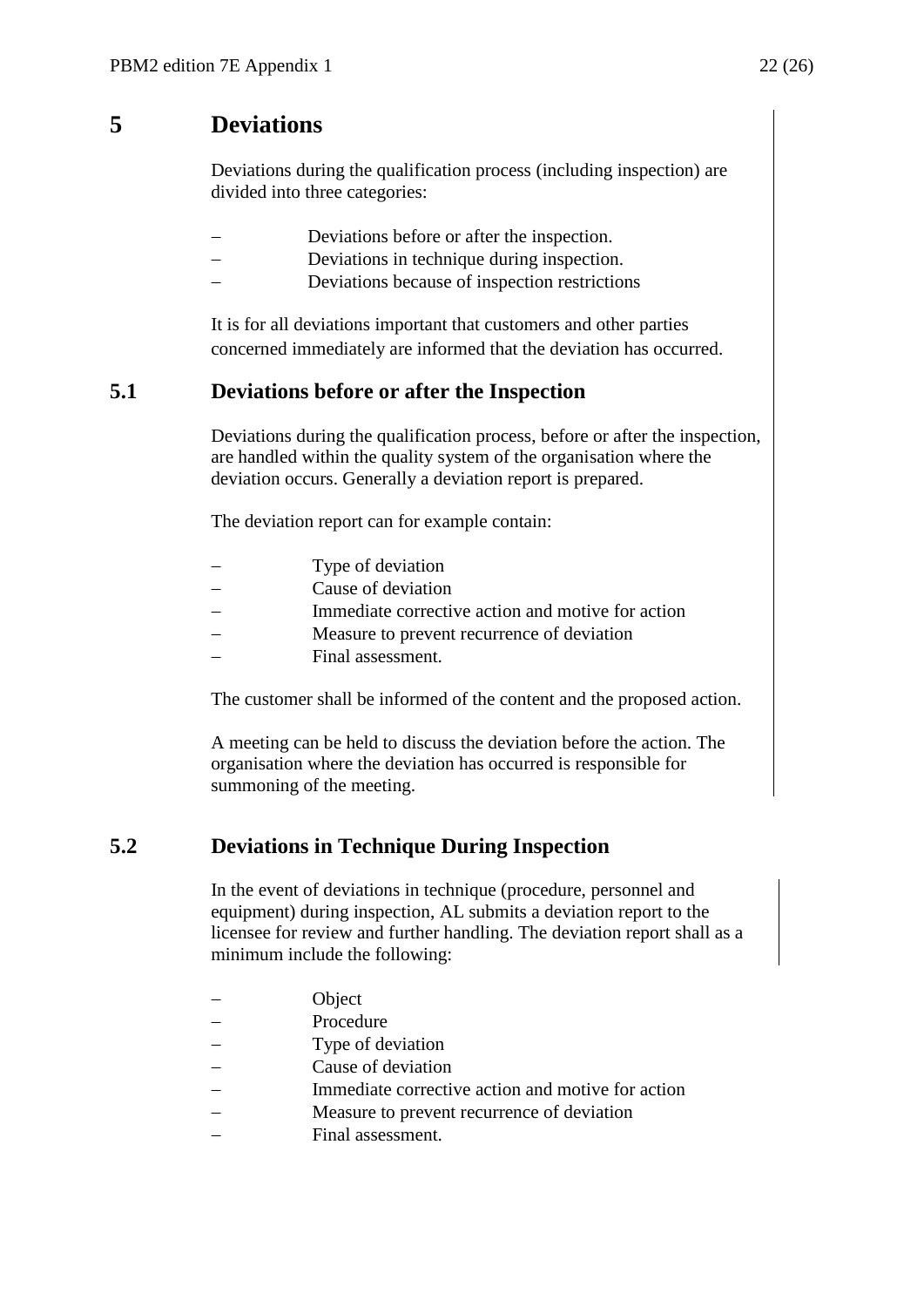The deviation report is reported by the licensee to QB for assessment if the inspection performed still may be considered adequate or whether supplementary qualification with respect to procedure, personnel and equipment is required.

AB shall make sure that the deviation has been reviewed by QB before the Certificate of Conformity is issued ("IOÖ").

If the deviation in technique is not accepted by QB, i.e. the inspection performed is not considered adequate, the deviation might have to be handled as a scope deviation by AB or as an exemption by the Swedish Radiation Safety Authority (SSM).

Deviations at inspections with general/common procedures, QB shall assess if the deviation can affect inspections at other licensees. If this is the case, QB shall inform all licensees and AL, which uses the general/common procedure, about the implication of the deviation.

# <span id="page-22-0"></span>**5.3 Deviations because of Inspection Restrictions**

In the event of inspection restrictions which are not already described in the procedure or inspection plan, AL shall submit a deviation report to the licensee for review and further handling. The deviation report shall as a minimum include the following:

- Object
- Procedure
- Cause of inspection restrictions
	- Extent of inspection restrictions

The deviation including measures is reported by the licensee to AB for review and assessment.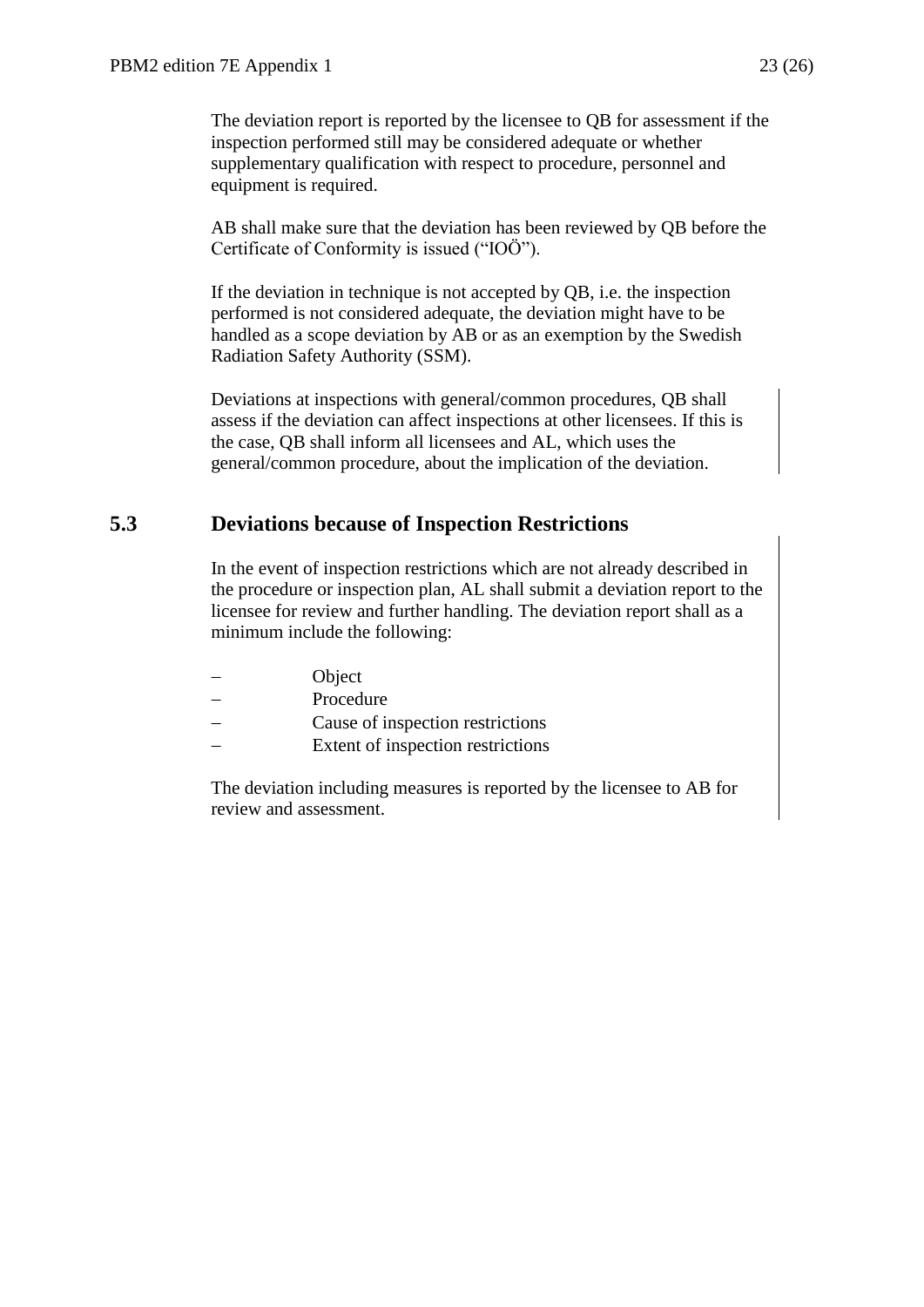# <span id="page-23-0"></span>**6 Experience Feedback**

### <span id="page-23-1"></span>**6.1 Lessons Learned Meeting - Qualification**

Addressing experience from qualification activities is an effective way of improving the qualification process. Every qualification brings valuable new experiences. Once a qualification project has been completed, the project manager (from the licensee) invites to a lessons learn meeting where results, experiences gained, and opinions from the parties involved are discussed. All the parties involved, i.e. the licensee, AL and QB, should participate in this meeting.

The lessons learned meeting after qualification should, to make sure that all experiences are observed, if possible be held as soon as the qualification is finished.

All the main stages included in the qualification in question shall be discussed at the meeting. Proposal for the agenda;

- Qualification documents from the licensee
- AL qualification strategy
- Test specimens
- The licensee's review of Procedure and TJ (incl. PAT)
- QB's review of Procedure and TJ
- Procedure qualification
- Equipment qualification and FAT
- Personnel qualification
- QB's final documentation

With respect to the above-mentioned main stages as per the agenda, the following points should, where applicable, be taken into consideration;

- Was the stage performed as planned or not?
- Did the produced documentation have the expected quality?
- Was the agreed time schedule complied with?
- Were the personnel sufficiently trained and prepared.

Any deviations shall be accounted for and, if possible, proposals for measures to be taken shall be given.

Opinions and experiences presented are documented in writing and distributed to the parties concerned. The parties involved are each responsible for making use of gained experiences within their own organisations.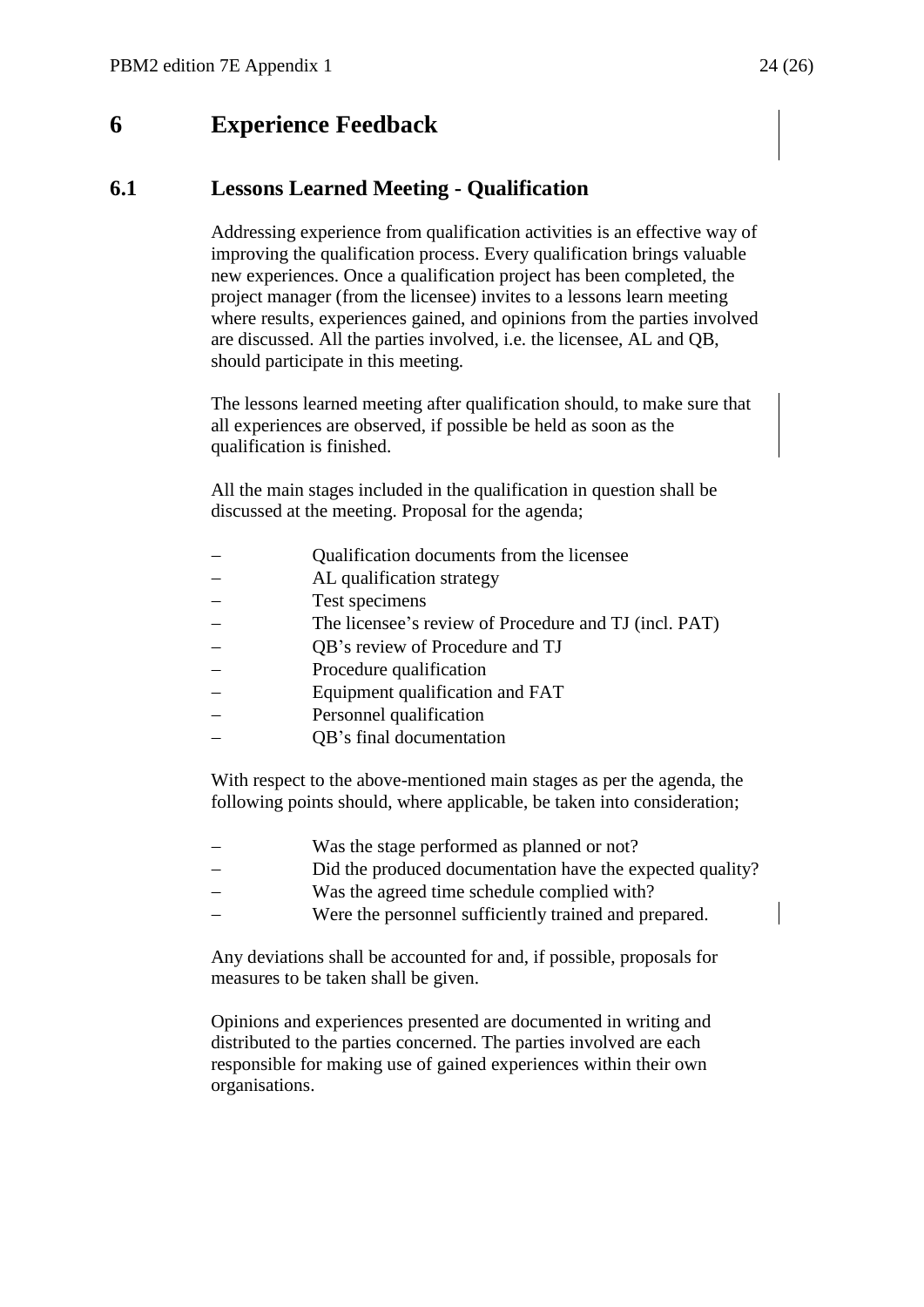# <span id="page-24-0"></span>**6.2 Lessons Learned Meeting – Inspection**

Addressing experiences from inspections are an effective way of getting continuous improvement. Every inspection brings valuable new experiences. After the inspection is completed, the project manager (from the licensee) invites the parties concerned to a lessons learned meeting at which results, experiences gained, and opinions from the parties involved are discussed. All the parties involved, i.e. the licensee, AL and QB, should participate in this meeting. QB participates at the meeting if questions regarding the qualification have been raised during the inspection.

All the main stages included in the inspection in question shall be discussed at the meeting. Proposal for the agenda;

- The licensee´s documentation for inspection
- Training of personnel
- Prerequisites, scaffolding, space etc.
- Did the documentation comply with the reality
- Inspection equipment
- Time schedules
- $-$  Inspection
- Results/reporting
- Deviations
- Decontamination/transports
- Miscellaneous

With respect to the above-mentioned main stages as per the agenda, the following points should, where applicable, be taken into consideration;

- Was the stage performed as planned or not?
- Did the produced documentation have the expected quality?
- Was the agreed time schedule complied with?

### <span id="page-24-1"></span>**6.3 Improve the Qualification Process**

In order to improve the process, experiences gained must be continuously documented and distributed to those concerned by the qualification activities.

It is an important task of a forum such as THAG-ÅK to follow up on and inform about experiences gained.

It is therefore the responsibility of the members of THAG- $AK$ , by means of various activities, to ensure that experiences gained become known and implemented. This can be done in general such as by presentations at conferences, and also more directly, such as in FOP - nuclear power (Swedish domestic association – "Föreningen Oförstörande Provning).